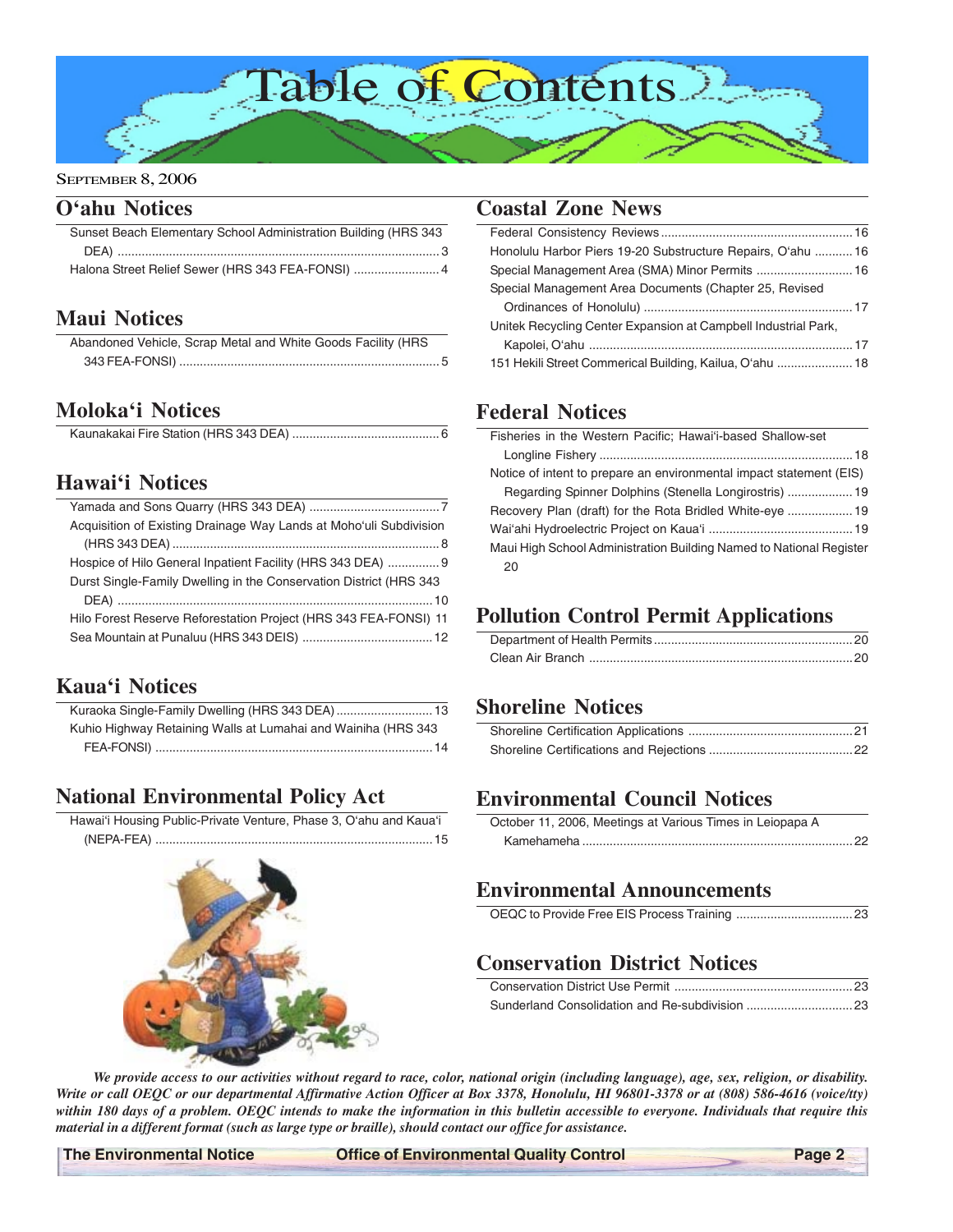

Project Site

# **Sunset Beach Elementary School Administration Building (HRS 343 DEA)**

| District:             | Ko'olauloa                                                                                                                                                             | The Department                                                                                  |
|-----------------------|------------------------------------------------------------------------------------------------------------------------------------------------------------------------|-------------------------------------------------------------------------------------------------|
| TMK:                  | $(1)$ 5-9-005:018                                                                                                                                                      | struction of a new adr                                                                          |
| <b>Proposing</b>      |                                                                                                                                                                        | Elementary School car                                                                           |
| Agency:               | Department of Education                                                                                                                                                | The purpose is to provi                                                                         |
|                       | 1390 Miller St., Honolulu, HI 96813                                                                                                                                    | sufficient administrati                                                                         |
|                       | Contact: Duane Kashiwai (856-0433)                                                                                                                                     | <b>Education Specification</b>                                                                  |
| <b>Determination</b>  |                                                                                                                                                                        | Assessment and Devel                                                                            |
| <b>Agency:</b>        | Same as above.                                                                                                                                                         | ity will also conform                                                                           |
| <b>Consultant:</b>    | R.M. Towill Corporation                                                                                                                                                | Uniform Building Cod                                                                            |
|                       | 420 Wai'akamilo Rd., Ste. 411,                                                                                                                                         | rently housed in a 948                                                                          |
|                       | Honolulu, HI 96817                                                                                                                                                     | struction of the propo                                                                          |
|                       | Contact: Brian Takeda (842-1133)                                                                                                                                       | and provide a new sp                                                                            |
| <b>Public Comment</b> |                                                                                                                                                                        | educational support.                                                                            |
| <b>Deadline:</b>      | November 8, 2006                                                                                                                                                       |                                                                                                 |
| <b>Status:</b>        | Draft environmental assessment (DEA) notice<br>pending 30-day public comment. Address com-<br>ments to the proposing agency with copies to<br>the consultant and OEQC. | The project will<br>table buildings to make<br>transplanting an existi<br>ing, and new landscap |
| <b>Permits</b>        |                                                                                                                                                                        |                                                                                                 |
| Required:             | Special Management Area Permit, Building &<br><b>Grading Permits</b>                                                                                                   | $\frac{1}{2}$                                                                                   |

It of Education (DOE) proposes the conministration building at the Sunset Beach mpus located on the north shore of O'ahu. ide Sunset Beach Elementary School with ve office facilities as defined by the DOE ons (EDSPECS) and the revised Facilities lopment Schedule (FADS). The new facilto the occupant load requirement of the le (UBC). The administration office is cur-8-square foot (sf) portable building. Consed project will replace an aging facility ace with 4,836 sf for administrative and

require the relocation of two existing pore room for the new administration building, ng Monkeypod tree, the addition of grassing.



Aerial of Project Area

**The Environmental Notice Control Control Page 3**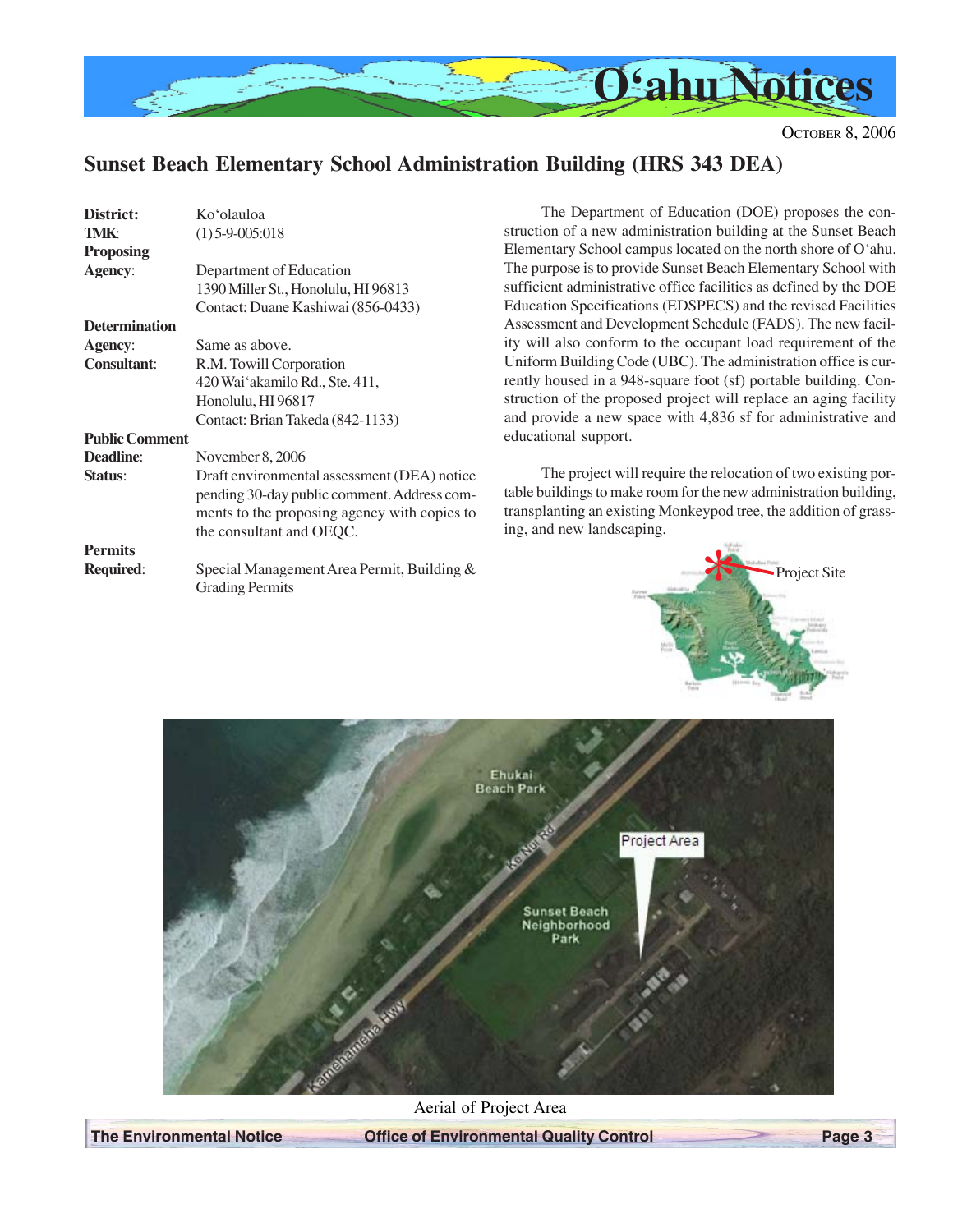

# **Halona Street Relief Sewer (HRS 343 FEA-FONSI)**

| District:            | Honolulu                                      |
|----------------------|-----------------------------------------------|
| TMK:                 | $(1)$ 1-6-002, 1-6-004, 1-6-006, 1-6-023      |
| <b>Proposing</b>     |                                               |
| <b>Agency:</b>       | $C & C$ , Department of Design & Construction |
|                      | 650 S King St., Honolulu, HI 96813            |
|                      | Contact: Jay Hamai (527-5003)                 |
| <b>Determination</b> |                                               |
| <b>Agency:</b>       | Same as above.                                |
| <b>Consultant:</b>   | Okahara & Associates, Inc.                    |
|                      | 677 Ala Moana Blvd., Ste. 703, Honolulu, HI   |
|                      | 96813                                         |
|                      | Contact: Shannon Kimoto (524-1224)            |
| Status:              | Final environmental assessment (FEA) and      |
|                      | Finding of No Significant Impact (FONSI).     |
| <b>Permits</b>       |                                               |
| <b>Required:</b>     | Noise Variance, NPDES for Construction De-    |
|                      | watering, ROE for State ROW's, Permit to work |
|                      | within City and County ROW                    |

The City and County of Honolulu Department of Design and Construction (DDC) proposes to reconstruct and/or rehabilitate the sewer system along Kohou Street, Olomea Street, Halona Street, and Houghtailing Street.

The DDC endorsed the rehabilitation by a combined CIPP liner and Open Trench Method. It is proposed to rehabilitate the existing sewer line along Houghtailing and Halona Streets and under the H-1 Freeway near Kohou Street using the CIPP method. Also, the open trench method is being considered for the instal-

lation of the new sewer section on Houghtailing Street between Halona and Olomea Streets, along Olomea Street and for the sewer line replacement along Olomea and Kohou Streets. This method will:

· provide excellent hydraulic capacity by increasing the pipe size in specific areas and also lowering the roughness of coefficient of the pipe.

· have minimal public and traffic disturbances, minimal sewer system down time during construction, and minimal maintenance problems in the future compared to the other design options. Redirecting flows to Olomea Street was chosen to eliminate impedance of traffic on Lunalilo Freeway.

Construction should last approximately 9 months. During the construction period typical short term potential impacts including vehicular access to and from driveways to adjoining roadways, periodic noise from construction equipment, and odors from construction materials and processing, are anticipated. The contractor will be required to implement mitigation measures to minimize short-term construction-related impacts in accordance with City and County approved construction schedule and traffic control plan, as well as State DOH air pollution and noise control rules and regulations.

The anticipated long term impact of this project is positive. The severely deteriorated existing Relief Sewer's structural integrity will be restored and the threat of imminent failure and associated disruptions to the existing environment will be removed.

If it is not possible to meet the noise limits during night time or other restricted hours of operations, construction noise variance will be obtained by the contractor from SDOH.





Aerial of Project Location

 **Page 4 Control Control Control Control Control The Environmental Notice of Environmental Quality Control The Environmental Notice**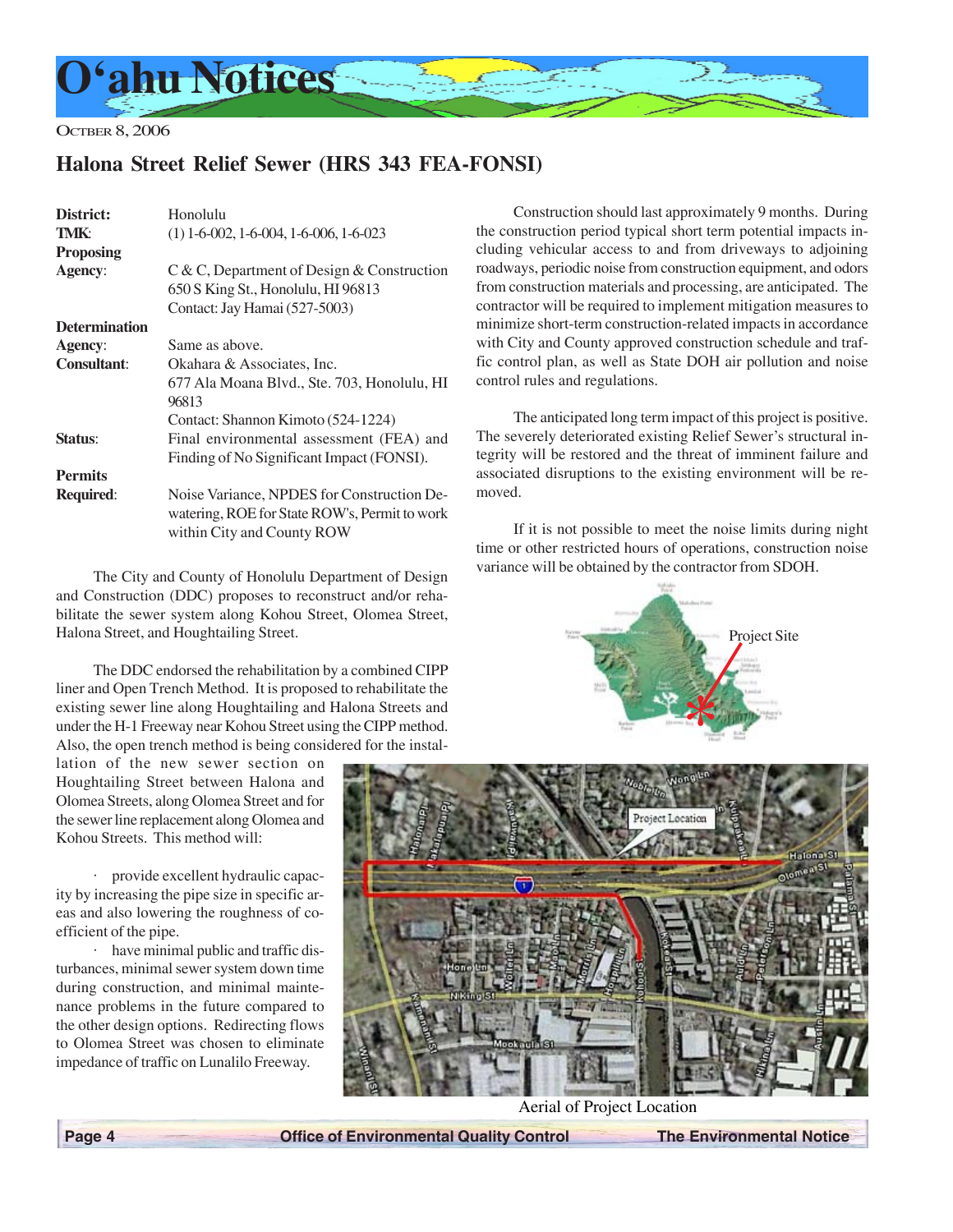

# **Abandoned Vehicle, Scrap Metal and White Goods Facility (HRS 343 FEA-FONSI)**

| District:<br>TMK:           | Pu'unene<br>$(2)$ 3-08-008:001 (por.)                                                                                                                                                   |
|-----------------------------|-----------------------------------------------------------------------------------------------------------------------------------------------------------------------------------------|
| <b>Proposing</b><br>Agency: | Department of Public Works & Environmental<br>Management, 200 High St., Wailuku, HI 96793<br>Contact: Tracy Takamine (270-7881)                                                         |
| <b>Determination</b>        |                                                                                                                                                                                         |
| <b>Agency:</b>              | Same as above.                                                                                                                                                                          |
| <b>Consultant:</b>          | SSFM International, Inc.<br>501 Sumner St., Ste. 620, Honolulu, HI 96817<br>Contact: Ronald Sato (356-1268)                                                                             |
| Status:                     | Final environmental assessment (FEA) and<br>Finding of No Significant Impact (FONSI).                                                                                                   |
| <b>Permits</b>              |                                                                                                                                                                                         |
| <b>Required:</b>            | NPDES, Solid Waste Management Facility,<br>Community Plan Amendment, State Land Use<br>District Boundary Amendment (<14.5 acres),<br>Zone Change, Plan Approval, Grading, Build-<br>ing |

This project involves the construction of a new processing facility to receive, store, and auction abandoned vehicles, as well as conduct operations to breakdown scrap metal and white goods for shipping to market. This project will also include the construction of accessory structures and infrastructure to accommodate the needs of such a facility. There are two structures planned for this project. One will be a concrete slab for the baler, loading area and container. The other will be a steel building with doors on opposite sides so that a vehicle fork-lift can be used. The facility operations are planned to be contracted to an operator with experience in processing and marketing scrap metal and related materials. The County plans to procure and own the major processing equipment used at this facility.



The County of Maui, Department of Public Works and Environmental Management is proposing to develop the Abandoned Vehicle, Scrap Metal, and White Goods Facility in the Pu'unene District of the Island of Maui. The new facility will be situated within lands associated with the former Pu'unene Airport area located in central Maui along Mokulele Highway. The proposed site for this facility is within a less than 15.0–acre parcel that is presently part of an un-subdivided parcel set aside for the County of Maui by the State of Hawai'i via Executive Order. The Tax Map Key for this property is (2) 3-08- 008: portion of 001. The project would involve the use of County funds for the construction of this new storage and processing site. A M-2, Heavy Industrial District zoning designation is proposed for this site.

The County experienced a period where there was no permitted operator processing such materials because existing facilities were shut down due to improper zoning, permits and other factors. This resulted in the accumulation of abandoned vehicles along Maui's roadways due to the lack of a facility to process them along with white goods. Consequently, this project will provide the County with an established facility having all appropriate land use approvals and permits in place to process abandoned and derelict vehicles, scrap metal and white goods.



Aerial of Project Vicinity Map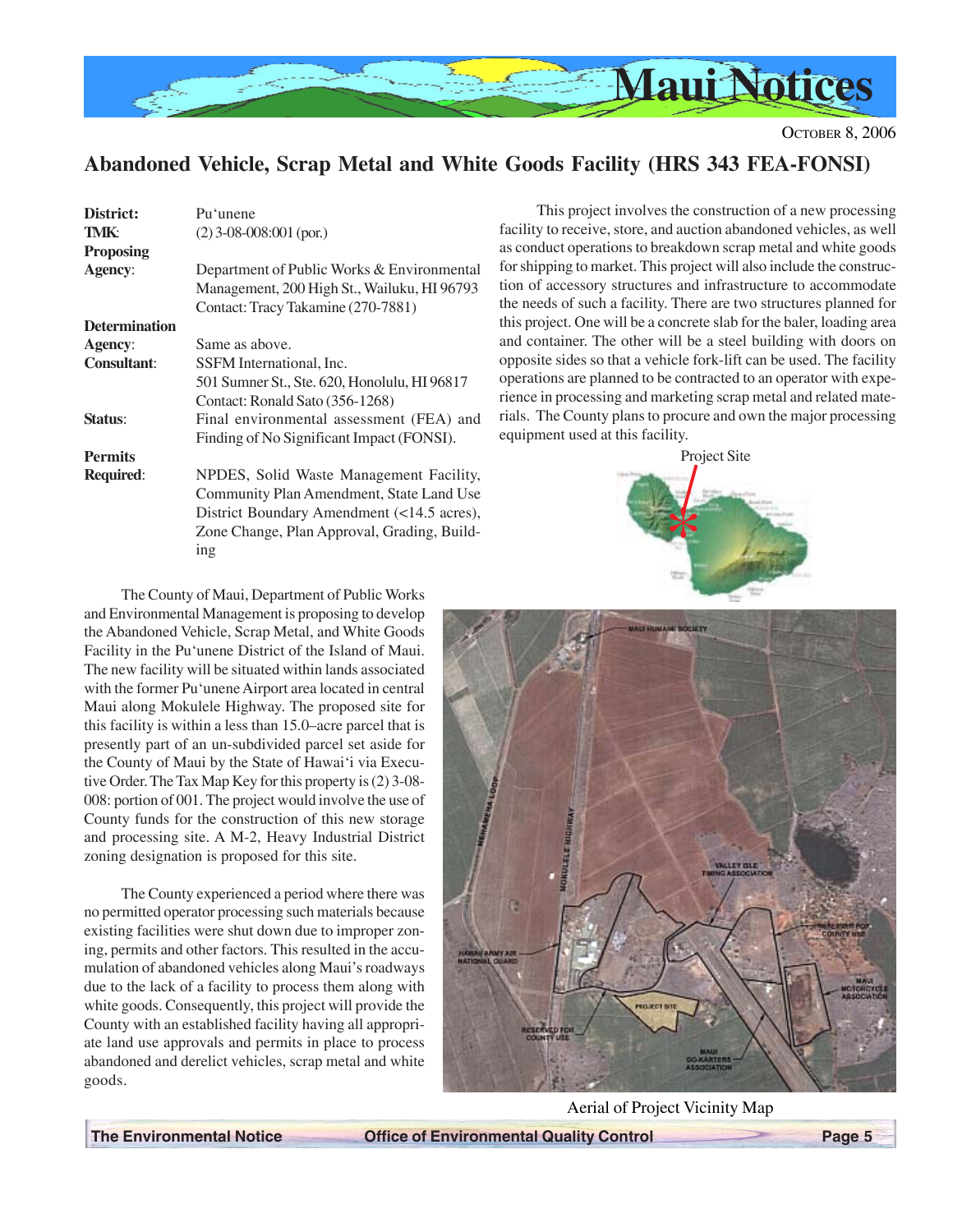

# **Kaunakakai Fire Station (HRS 343 DEA)**

| District:<br>TMK:<br><b>Applicant:</b> | Moloka'i<br>$(2)$ 5-3-003:015 (por.)<br>Department of Fire & Public Safety<br>200 Dairy Rd., Kahului, HI 96732<br>Contact: Greg Jenkins (336-0996)                                  |
|----------------------------------------|-------------------------------------------------------------------------------------------------------------------------------------------------------------------------------------|
| <b>Approving</b>                       |                                                                                                                                                                                     |
| Agency:                                | Moloka'i Planning Commission<br>250 South High St., Wailuku, HI 96793<br>Contact: Nancy McPherson (270-1768)                                                                        |
| <b>Consultant:</b>                     | Munekiyo & Hiraga, Inc.<br>305 High St., Ste. 104, Wailuku, HI 96793<br>Contact: Tara Nakashima (244-2015)                                                                          |
| <b>Public Comment</b>                  |                                                                                                                                                                                     |
| Deadline:                              | November 8, 2006                                                                                                                                                                    |
| Status:                                | Draft environmental assessment (DEA) notice<br>pending 30-day public comment. Address com-<br>ments to the applicant with copies to the ap-<br>proving agency, consultant and OEQC. |
| <b>Permits</b>                         |                                                                                                                                                                                     |
| Required:                              | District Boundary Amendment, Change in Zon-<br>ing, Community Plan Amendment, Height Vari-<br>ance, Construction Permits.                                                           |

The County of Maui, Department of Fire and Public Safety (DFPS) proposes to construct a new fire station in Kaunakakai, Moloka'i. The subject property is an approximately five-acre

parcel, located along Alanui Ka 'Imi 'Ike Drive, near its intersection with Kakalahale Street. This new fire station will replace the existing fire station, which is unable to meet growth of the Kaunakakai community. The existing fire station is also subject to flooding during heavy rainfall, which detracts from the functionality of the station.

The new fire station will be modular in design so the structure can accommodate a larger firefighting force, should such expansion be required. It will consist of state-ofthe-art functional and technological elements to ensure that services delivered meet the life safety mandate of the DFPS. There will be an approximate 18,779 square foot main building, a six (6) vehicle bay, parking areas, fuel tanks and a helipad for emergency flights. Two (2) access driveways are proposed from Alanui Ka 'Imi 'Ike Drive. The station will comply with American with Disabilities Accessibility Guidelines. Landscaping will reflect the character of the Moloka'i community. Native plants will be utilized.

The proposed project will require a State land use change from "Agricultural" to "Urban," a Community Plan Amendment of a portion of the property from "Open Space" to "Public/Quasi-Public" and County zoning land use change from "Interim" to "Public/Quasi-Public". The foregoing land use changes will be initiated by the County of Maui, Department of Planning.

A height variance will also be required for the training tower. A variance application will be separately filed with the Department of Planning.





Project Location

 **Page 6 Control Control Control Control Control The Environmental Notice of Environmental Quality Control The Environmental Notice**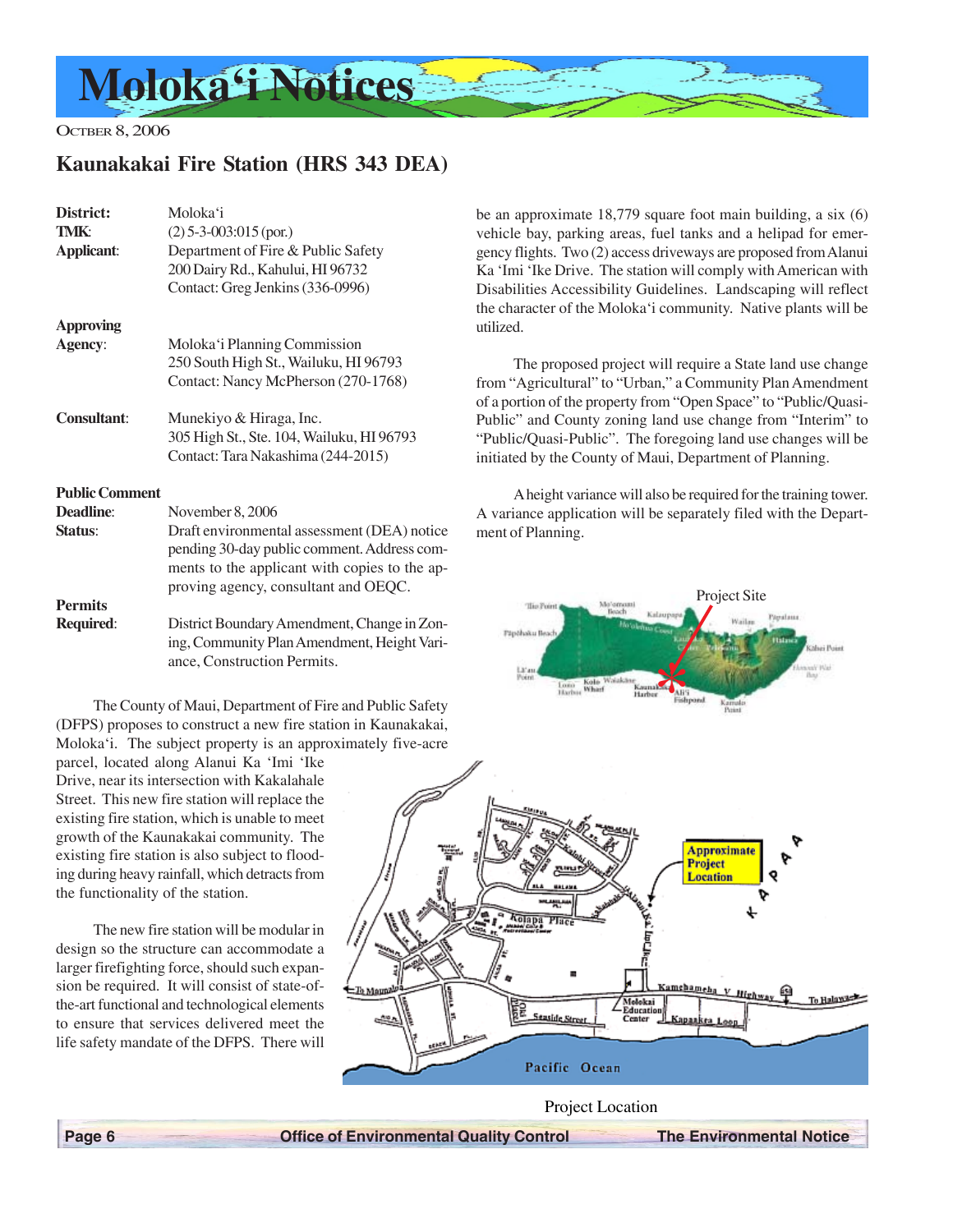

# **Yamada and Sons Quarry (HRS 343 DEA)**

| District:             | South Hilo                                                                                                                                                                          |
|-----------------------|-------------------------------------------------------------------------------------------------------------------------------------------------------------------------------------|
| TMK:                  | $(3)$ 2-1-13:02 (por.)                                                                                                                                                              |
| <b>Applicant:</b>     | Yamada and Sons, Inc.                                                                                                                                                               |
|                       | P.O. Box 4699, Hilo, HI 96720                                                                                                                                                       |
|                       | Contact: Brian Ikawa (922-8402)                                                                                                                                                     |
| <b>Approving</b>      |                                                                                                                                                                                     |
| Agency:               | Dept. of Land & Natural Resources, Land Div                                                                                                                                         |
|                       | P.O. Box 936, Hilo, HI 96721                                                                                                                                                        |
|                       | Contact: Harry Yada (974-6203)                                                                                                                                                      |
| <b>Consultant:</b>    | Geometrician Associates                                                                                                                                                             |
|                       | P.O. Box 396, Hilo, HI 96721                                                                                                                                                        |
|                       | Contact: Ron Terry (969-7090)                                                                                                                                                       |
| <b>Public Comment</b> |                                                                                                                                                                                     |
| Deadline:             | November 8, 2006                                                                                                                                                                    |
| Status:               | Draft environmental assessment (DEA) notice<br>pending 30-day public comment. Address com-<br>ments to the applicant with copies to the ap-<br>proving agency, consultant and OEQC. |
| <b>Permits</b>        |                                                                                                                                                                                     |
| <b>Required:</b>      | Subdivision, Special Permit, Grubbing and Grad-<br>ing, NPDES                                                                                                                       |

Yamada and Sons, Inc. ("Yamada and Sons") propose to acquire a license to develop a 14.99-acre portion of a State property for use as a rock quarry. The project site is adjacent to existing quarries and is presently vacant and undeveloped. Yamada and Sons requires a new quarry because their existing quarry has nearly exhausted its supply of adequate quality material. The quarry would allow the manufacture of engineered products, including base course and components of asphalt and concrete, that are necessary for the construction of a wide variety and large number of Hawai'i County projects, both public and private. Yamada and Sons would acquire a license to with the Department of Land and Natural Resources (DLNR) for use of the site, and will pay royalties to the State for extraction of material. The proposed quarrying activities would be identical in nature to the ongoing quarrying activities located on adjacent parcels; rock would be excavated with heavy equipment when possible, and when impenetrable rock is encountered, drilling and blasting would be performed. Excavated rock would either be processed on-site, or at Yamada and Sons' Baseyard located along Railroad Avenue near the project site. They anticipate that about 35,000 tons of material would be extracted per month, and with the excavation reaching a maximum depth of about 60 feet, the quarry is expected to have an active lifetime of roughly ten years or more. DLNR anticipates that in the future it may also decide to step quarry a 100-foot strip on the southern boundary of three existing quarries in the area to produce a better profile for future land uses after substantial quarrying is finished; this strip, which would require realignment of part of the Ammunition Dump Road, has also been studied as part of the EA.

Because the project would require clearing of land area greater than one acre, the applicant would obtain an NPDES permit and develop and implement a Storm Water Pollution Prevention Plan (SWPPP) to contain sediment and storm water runoff from leaving the project site. Surveys have determined that no significant biological, historic or cultural resources are present. If archaeological resources or burials are encountered during landaltering activities associated with construction, work in the immediate area of the discovery will be halted and the State Historic Preservation Division would be contacted. Also, in order to protect public safety the quarry will be "stepped" or terraced, a vegetative buffer will be maintained around the periphery of the site, and access routes to the interior of the site will be kept gated.





Project Location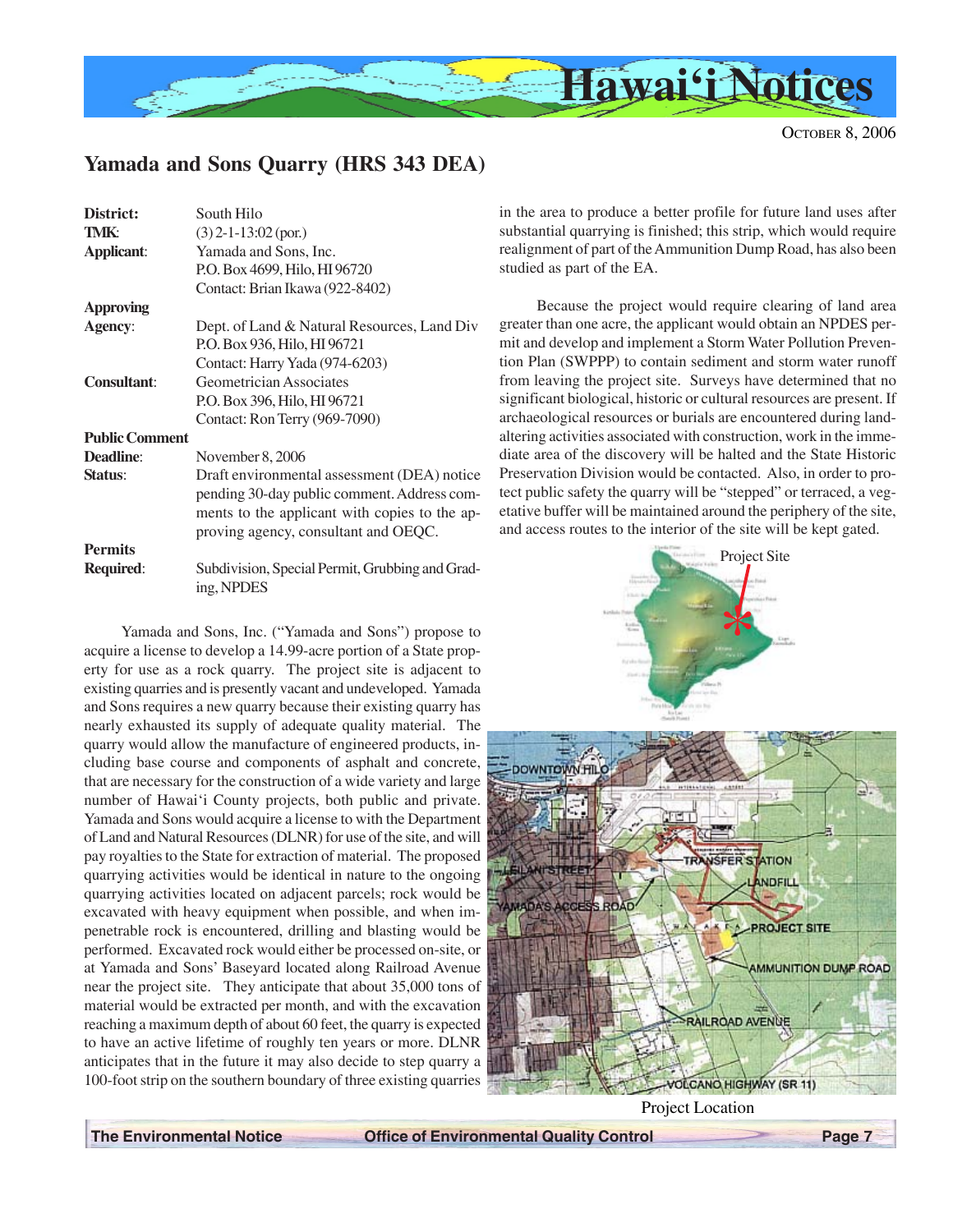

OCTBER 8, 2006

## **Acquisition of Existing Drainage Way Lands at Moho'uli Subdivision (HRS 343 DEA)**

| District:             | South Hilo                                                                                                                                                             |
|-----------------------|------------------------------------------------------------------------------------------------------------------------------------------------------------------------|
| TMK:                  | $(3)$ 2-04-025:048-050, 052, 053, 067, 078, 080,<br>093, 106-110                                                                                                       |
| <b>Proposing</b>      |                                                                                                                                                                        |
| <b>Agency:</b>        | Dept of Public Works, Engineering Division<br>101 Pauʻahi St., Ste. 7, Hilo, HI 96720<br>Contact: Bruce McClure (961-8321)                                             |
| <b>Determination</b>  |                                                                                                                                                                        |
| Agency:               | Same as above.                                                                                                                                                         |
| <b>Consultant:</b>    | SSFM International, Inc.                                                                                                                                               |
|                       | 501 Sumner St., Ste. 620, Honolulu, HI 96817                                                                                                                           |
|                       | Contact: Ronald Sato (356-1268)                                                                                                                                        |
| <b>Public Comment</b> |                                                                                                                                                                        |
| <b>Deadline:</b>      | November 8, 2006                                                                                                                                                       |
| Status:               | Draft environmental assessment (DEA) notice<br>pending 30-day public comment. Address com-<br>ments to the proposing agency with copies to<br>the consultant and OEQC. |
| <b>Permits</b>        |                                                                                                                                                                        |
| <b>Required:</b>      | Construction Noise Permit, NPDES, Building<br>& Grading                                                                                                                |

The County of Hawai'i, Department of Public Works (DPW), Engineering Division, is proposing to acquire certain parcels of private property and easements which presently serve as an existing unlined drainage way and detention basin. This drainage way and basin serve the existing Moho'uli Subdivision located in the town of Hilo on the Island of Hawai'i. This project is referred to as the "Acquisition of Existing Drainage way Lands Project."

Acquisition of easements and parcels of an existing unlined drainage way and detention basin established as part of the development of the Moho'uli Housing subdivision. Acquisition of these properties and easements would formally establish the County drainage way to serve such purpose since these are presently privately-owned properties by various individuals.

The Moho'uli Subdivision housing project initially installed a 54-inch culvert within a drainage way as part of its development. This culvert discharges runoff from Ho'opuni Way across Popolo Street and into a depression area situated inland (mauka or west) of Kapi'olani Street. This drainage system was established as a temporary solution since drywells could not be utilized for the subdivision development. The County DPW is now planning to acquire certain privately-owned properties and easements for drainage purposes to formally establish this existing drainage system.

For many years, flooding has been a problem for residents of the project area because a more permanent solution to the drainage system has not been sought. Therefore, the current Moho'uli Housing drainage has not been adequate in mitigating flooding in the area. There is a need for improvements to enhance drainage in this area. A more permanent solution for drainage is needed for this area in order to mitigate future flooding events.

The Project will involve the use of County funds for the acquisition of parcels or portions of parcels for easements associated with the existing drainage way. This project is therefore subject to State environmental documentation requirements.





Existing surrounding uses map

 **Page 8 Control Control Control Control Control The Environmental Notice of Environmental Quality Control The Environmental Notice**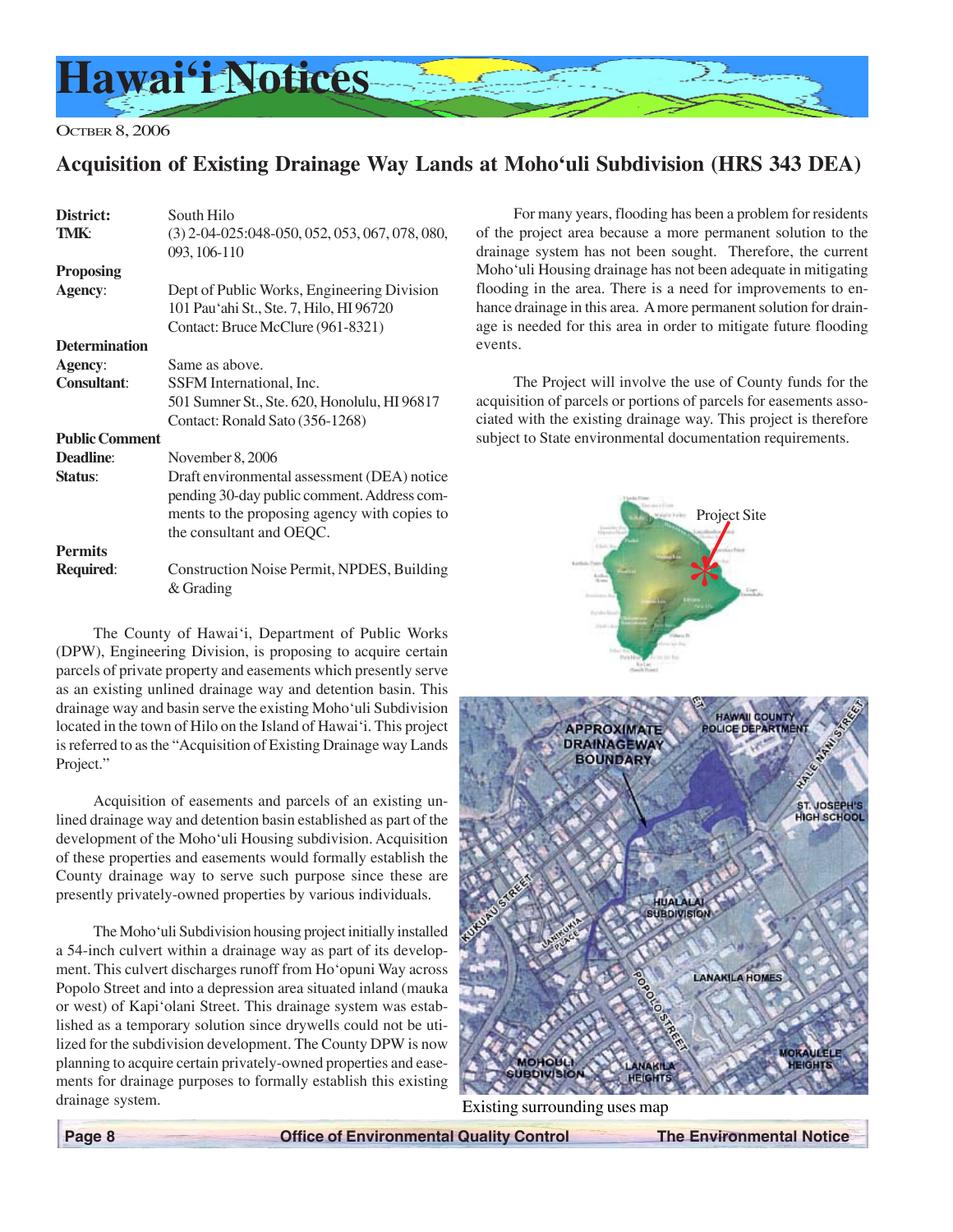

# **Hospice of Hilo General Inpatient Facility (HRS 343 DEA)**

| District:             | South Hilo                                                                                                                                                                          |
|-----------------------|-------------------------------------------------------------------------------------------------------------------------------------------------------------------------------------|
| <b>TMK:</b>           | $(3)$ 2-4-01:24 (por.)                                                                                                                                                              |
| <b>Applicant:</b>     | Hospice of Hilo                                                                                                                                                                     |
|                       | 1101 Waianuenue Ave., Hilo, HI 96720                                                                                                                                                |
|                       | Contact: Brenda Ho (969-1733)                                                                                                                                                       |
| <b>Approving</b>      |                                                                                                                                                                                     |
| <b>Agency:</b>        | Department of Land & Natural Resources                                                                                                                                              |
|                       | P.O. Box 936, Hilo, HI 96721                                                                                                                                                        |
|                       | Contact: Harry Yada (974-6203)                                                                                                                                                      |
| <b>Consultant:</b>    | Geometrician Associates                                                                                                                                                             |
|                       | P.O. Box 396, Hilo, HI 96721                                                                                                                                                        |
|                       | Contact: Ron Terry (969-7090)                                                                                                                                                       |
| <b>Public Comment</b> |                                                                                                                                                                                     |
| Deadline:             | November 8, 2006                                                                                                                                                                    |
| Status:               | Draft environmental assessment (DEA) notice<br>pending 30-day public comment. Address com-<br>ments to the applicant with copies to the ap-<br>proving agency, consultant and OEQC. |
| <b>Permits</b>        |                                                                                                                                                                                     |
| <b>Required:</b>      | Subdivision, Special Permit, Grubbing & Grad-<br>ing, NPDES                                                                                                                         |

The Hospice of Hilo, a non-profit charitable organization, proposes to lease a 3.5-acre portion of a 39.456-acre, State-owned parcel in Hilo and to construct a new general inpatient facility. Hospice of Hilo provides end-of-life care for residents of East Hawai'i, and the proposed project would allow for extension of hospice services to provide acute hospice care for inpatients. The new facility will be a 12-bed, single-story homelike hospice center with various support facilities including a chapel and visitor and children's meeting rooms. Landscaping will be an integral component of the facility and will provide a pleasant atmosphere and an attractive visual buffer for the adjacent residences along Moho'uli Street.

The area is dominated by alien vegetation and there are no sensitive streams or wetlands. Because construction will involve disturbance of more than one acre, the contractor would be required to obtain an NPDES permit and develop and implement a Storm Water Pollution Prevention Plan to contain sediment and storm water runoff during construction.

Archaeological and cultural surveys have determined that no significant historic sites or cultural resources are present; if archaeological resources or human remains are encountered during land-altering activities associated with construction, work in the immediate area of the discovery would be halted and the State Historic Preservation Division will be contacted.

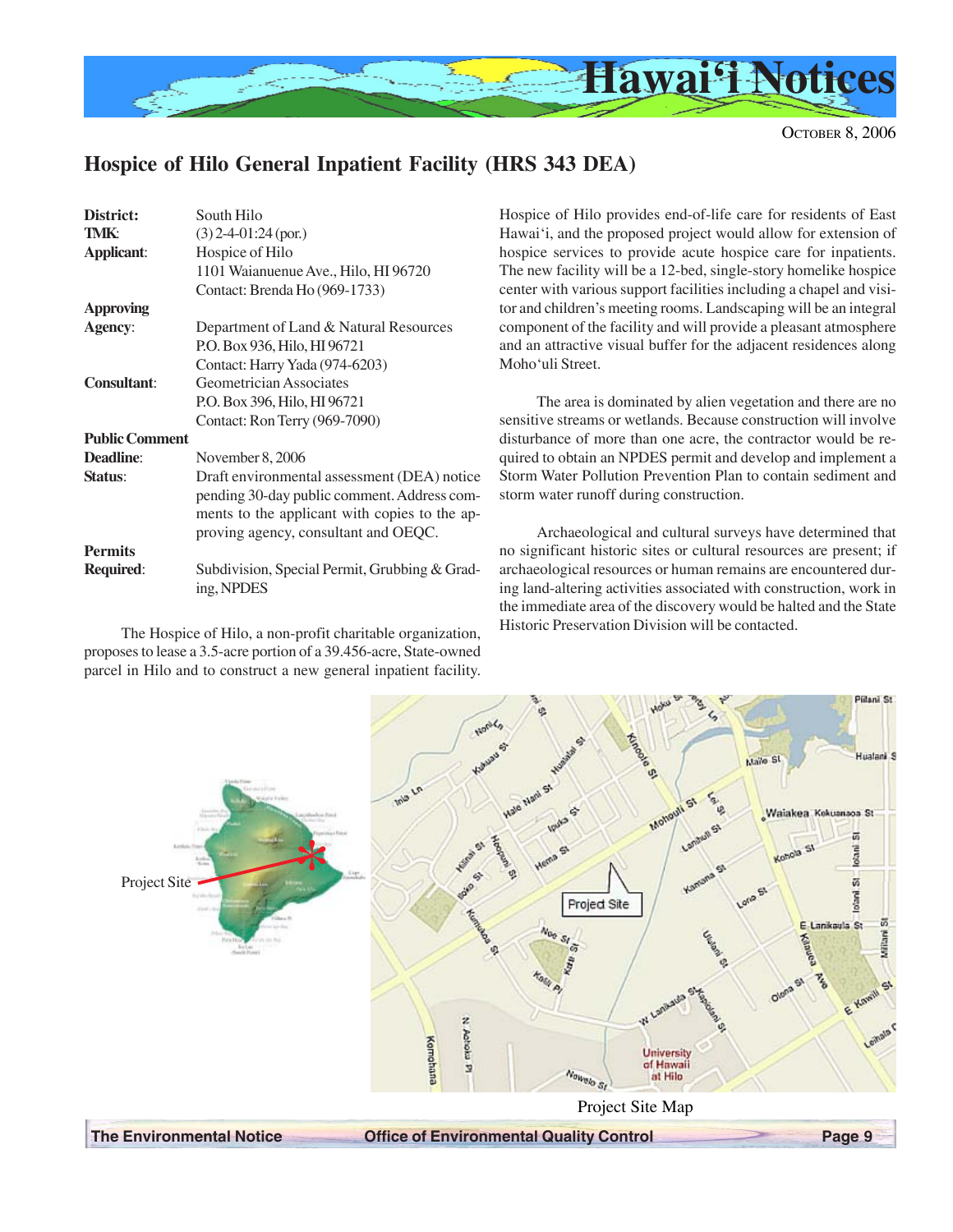

OCTBER 8, 2006

# **Durst Single-Family Dwelling in the Conservation District (HRS 343 DEA)**

| District:             | South Kona                                                                            |
|-----------------------|---------------------------------------------------------------------------------------|
| TMK:                  | $(3)$ 8-3-05:06                                                                       |
| <b>Applicant:</b>     | <b>Peter Durst</b>                                                                    |
|                       | c/o Greg Mooers, P.O. Box 1101, Kamuela, HI                                           |
|                       | 96743                                                                                 |
|                       | Contact: Greg Mooers (880-1455)                                                       |
| <b>Approving</b>      |                                                                                       |
| Agency:               | Department of Land & Natural Resources                                                |
|                       | P.O. Box 621, Honolulu, HI 96809                                                      |
|                       | Contact: Sam Lemmo (587-0414)                                                         |
| <b>Consultant:</b>    | Geometrician Associates                                                               |
|                       | P.O. Box 396, Hilo, HI 96721                                                          |
|                       | Contact: Ron Terry (969-7090)                                                         |
| <b>Public Comment</b> |                                                                                       |
| Deadline:             | November 8, 2006                                                                      |
| Status:               | Draft environmental assessment (DEA) notice                                           |
|                       | pending 30-day public comment. Address com-                                           |
|                       | ments to the applicant with copies to the ap-                                         |
|                       | proving agency, consultant and OEQC.                                                  |
| <b>Permits</b>        |                                                                                       |
| Required:             | CDUP, Plan Approval, Special Management<br>Area Permit or Exemption, Building Permits |
|                       |                                                                                       |

The project consists of construction of a single-family home on a shoreline, 0.66-acre property in Keawaiki Beach Lots, about 0.75 miles south of the Napo'opo'o Boat Ramp. The lot is surrounded by single-family homes on three sides. The proposed one-story home will be 3,500 square feet, including the house, guest wing, carport storage, plunge pool and a landscaped water feature. The house will have three bedrooms and three baths, and will be set back a minimum of 40 feet from the shoreline on a lot that is 20 to 24 feet above sea level. A driveway and various at-grade decks, lanais and landscape features will also be built, along with an Individual Wastewater System. A previous house was built on the site under a 1968 CDUA. In November 2000, an Environment Assessment was prepared for the demolition of this house and the building of another single-family residence, and the Department of Land and natural Resources issued a FONSI determination. The 1968 home was demolished, but the owner became ill and the new one was never built, and the property was sold to the current owner.

Land clearing and construction activities will produce minor short-term impacts to noise, air quality, access and scenery. In order to ensure that construction-related damage is avoided or minimized, Best Management Practices to reduce erosion, sedimentation, dust, chemical water pollution, and noise mitigation measures are proposed as conditions to the Conservation District Use Permit.

In general, no sensitive biological, hydrological, archaeological, cultural or other important resources are present in the area to be affected, and no adverse long-term impacts are expected to result from the project. If any previously unidentified sites, or remains such as artifacts, shell, bone or charcoal deposits, human burials, rock or coral alignments, pavings, or walls are encountered, work will stop immediately and SHPD will be consulted to determine the appropriate mitigation. Care will be taken during ground preparation to ensure that, in the unlikely event that human burials are present; they are recognized and dealt with appropriately.





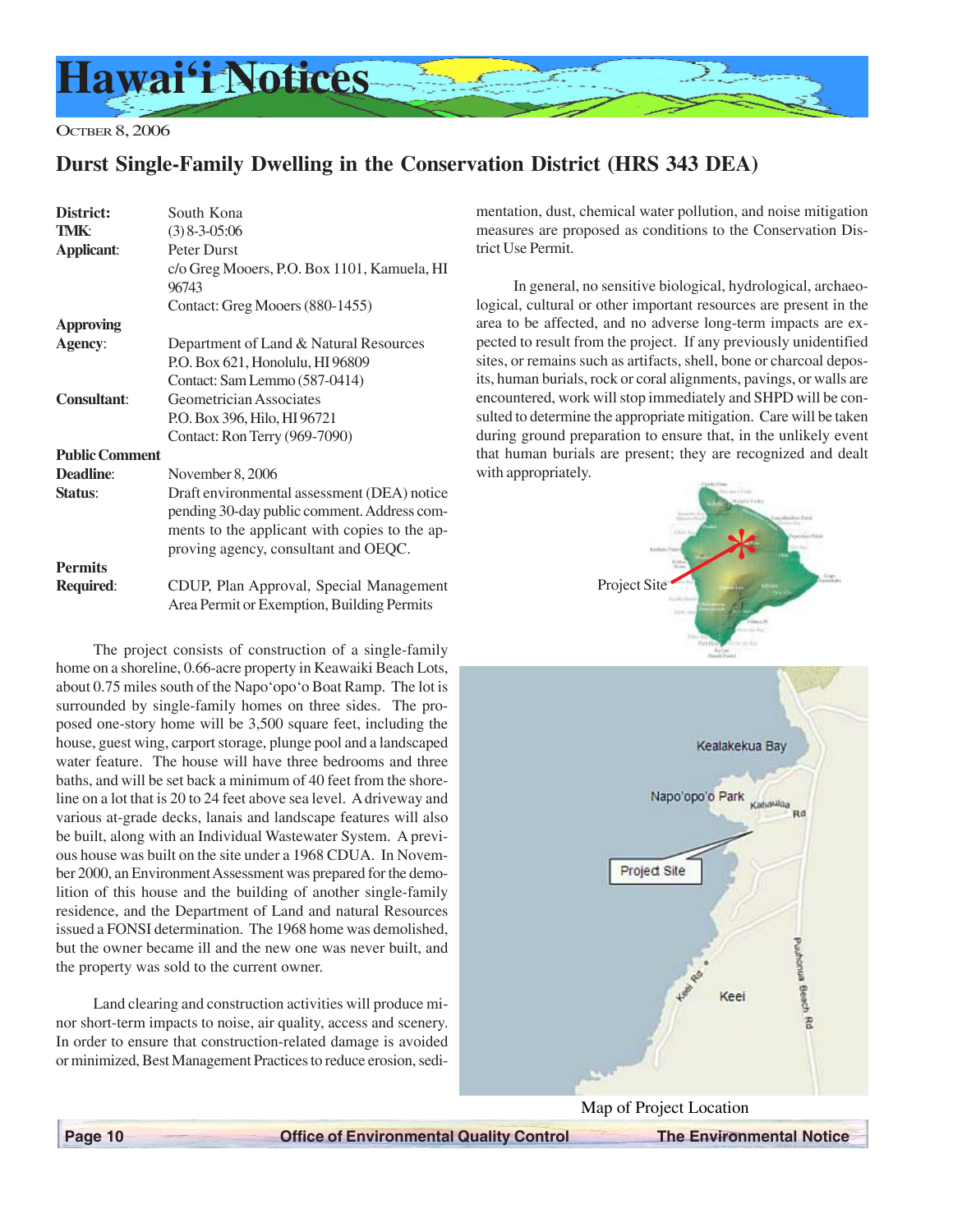

# **Hilo Forest Reserve Reforestation Project (HRS 343 FEA-FONSI)**

| District:            | North Hilo                                     |
|----------------------|------------------------------------------------|
| TMK:                 | $(3)$ 3-37-001-002, 3-37-001-008, 3-37-001-009 |
| <b>Proposing</b>     |                                                |
| <b>Agency:</b>       | DLNR, Division of Forestry and Wildlife        |
|                      | 1151 Punchbowl, Rm. 325, Honolulu, HI 96813    |
|                      | Contact: Michael Constantindes (587-4186)      |
| <b>Determination</b> |                                                |
| Agency:              | Same as above.                                 |
| Status:              | Final environmental assessment (FEA) and       |
|                      | Finding of No Significant Impact (FONSI).      |
| <b>Permits</b>       |                                                |
| <b>Required:</b>     | <b>BLNR Approval, NPDES</b>                    |

The Department of Land and Natural Resources Division of Forestry and Wildlife proposes to stimulate the reforestation of native koa (*Acacia koa*) in approximately 600 acres of heavily degraded forest areas in the Hilo Forest Reserve through a combination of methods.

The project area is located in the upper elevation area of the Laupahoehoe and Humu'ula sections of the Hilo Forest Reserve, areas adjacent to State and private lands traditionally used for long-term cattle grazing operations. Though the forest reserve boundaries were fenced, these fences were not always well maintained. As a result of the almost continuous presence of feral cattle populations, native flora has been heavily impacted. Many of the



existing older koa in the project area are either dead or dying, and the groundcover layer of the proposed project area is dominated by 'akala berry (*Rubus* hawaiiensis) and kikuyu grass (*Pennisetum clandestinum*), with the kikuyu grass greatly inhibiting koa seed germination.

This project will employ salvage of a limited number of dead or dying koa and surface soil scarification to reduce grass and weed competition in areas most heavily impacted by feral cattle and to stimulate the natural koa regeneration and native koa forest growth. Over the long-term, the project is anticipated to have positive benefits as degraded forest transitions to a healthier koa forest, improving the watershed capacity and habitat for native species.



Proposed Salvage trees - standing only

**The Environmental Notice Coffice of Environmental Quality Control Page 11**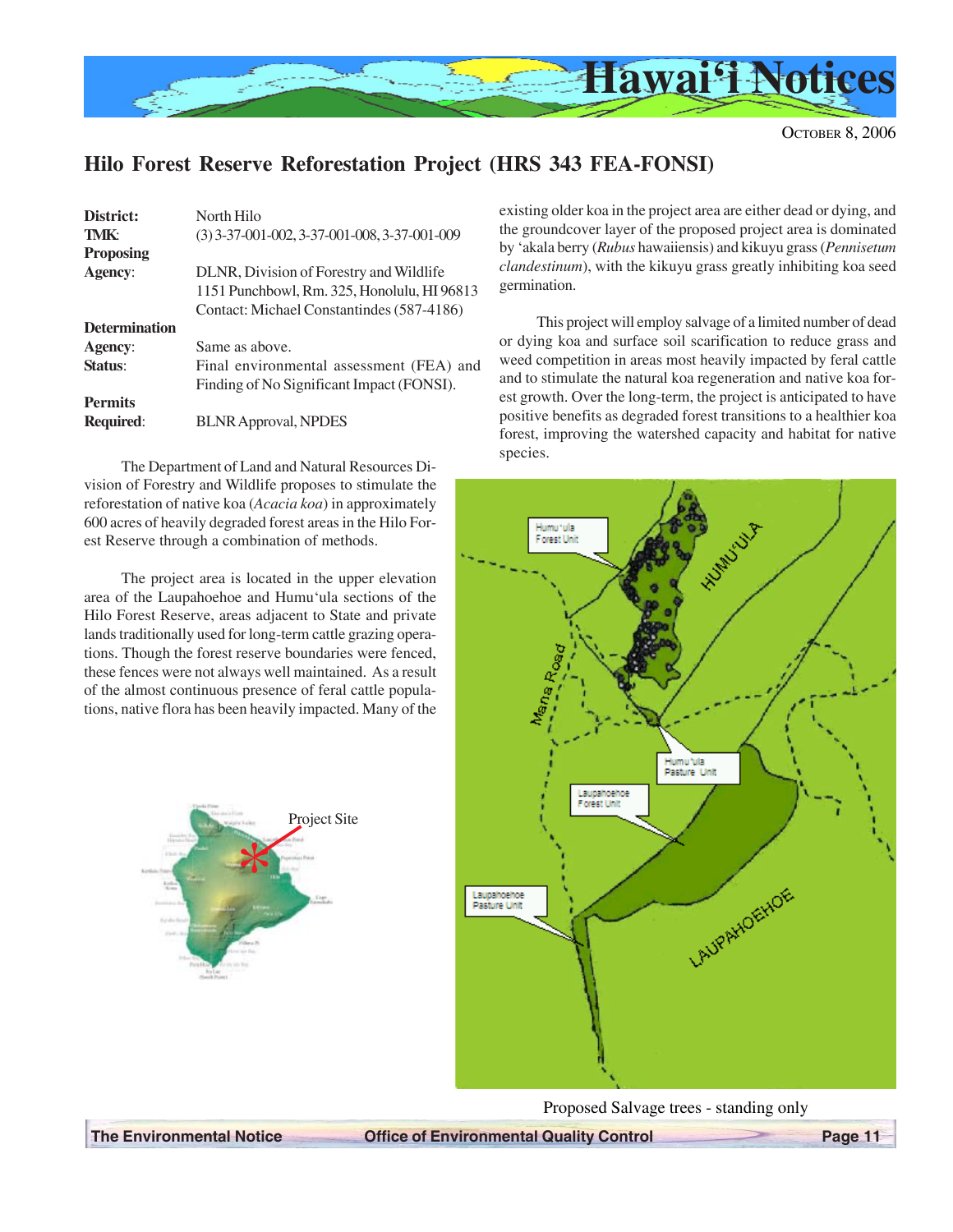

# **Sea Mountain at Punaluu (HRS 343 DEIS)**

| District:             | Kau                                                     |
|-----------------------|---------------------------------------------------------|
| TMK:                  | $(3)$ 9-5-19:11, 15, 24, 26, 30, 31, 33, 35, 9-5-27:20, |
|                       | 9-6-01:01-03, 06, 11-13, 9-6-02:08, 37, 38, 41, 53      |
| Applicant:            | Sea Mountain Five, LLC                                  |
|                       | 6 Marin Lane, Honolulu, HI 96817                        |
|                       | Contact: Pat Blew (410-991-6326)                        |
| <b>Accepting</b>      |                                                         |
| <b>Authority:</b>     | Hawaii Planning Dept, Planning Commission               |
|                       | 101 Pauahi St., Ste. 3, Hilo, HI 96720                  |
|                       | Contact: Christopher Yuen (961-8288)                    |
| <b>Consultant:</b>    | Group 70 International, Inc.                            |
|                       | 925 Bethel St., Fifth Flr., Honolulu, HI 96813          |
|                       | Contact: George Atta (523-5866)                         |
| <b>Public Comment</b> |                                                         |
| <b>Deadline:</b>      | November 22, 2006                                       |
| Status:               | Draft environmental impact statement (DEIS)             |
|                       | notice pending 45-day public comment. Address           |
|                       | comments to the applicant with copies to the            |
|                       | accepting authority, consultant and OEQC.               |

**Required**: SMA, SSV, Rezoning (mauka of highway), Subdivision, Plan Approval, DOH Wastewater, Grading & Building Permits, NPDES

Sea Mountain Five, LLC is preparing a Draft Environmental Impact Statement in accordance with Chapter 343 HRS to evaluate development of the Sea Mountain project, a 434-acre partially developed property in Punalu'u, in the Ka'u district on the Island of Hawai'i. Proposed development on the site includes single-family and multi-family residential units, two hotels, an 18 hole golf course, cultural/environmental center, light commercial uses, upgraded wastewater treatment facility, water reservoir, open space, recreational areas, and other supporting infrastructure.

The proposed improvements to the property are to be implemented in phases upon obtaining necessary permits and approvals, which includes a Special Management Area Use Permit.



**Page 12 Center State Office of Environmental Quality Control The Environmental Notice**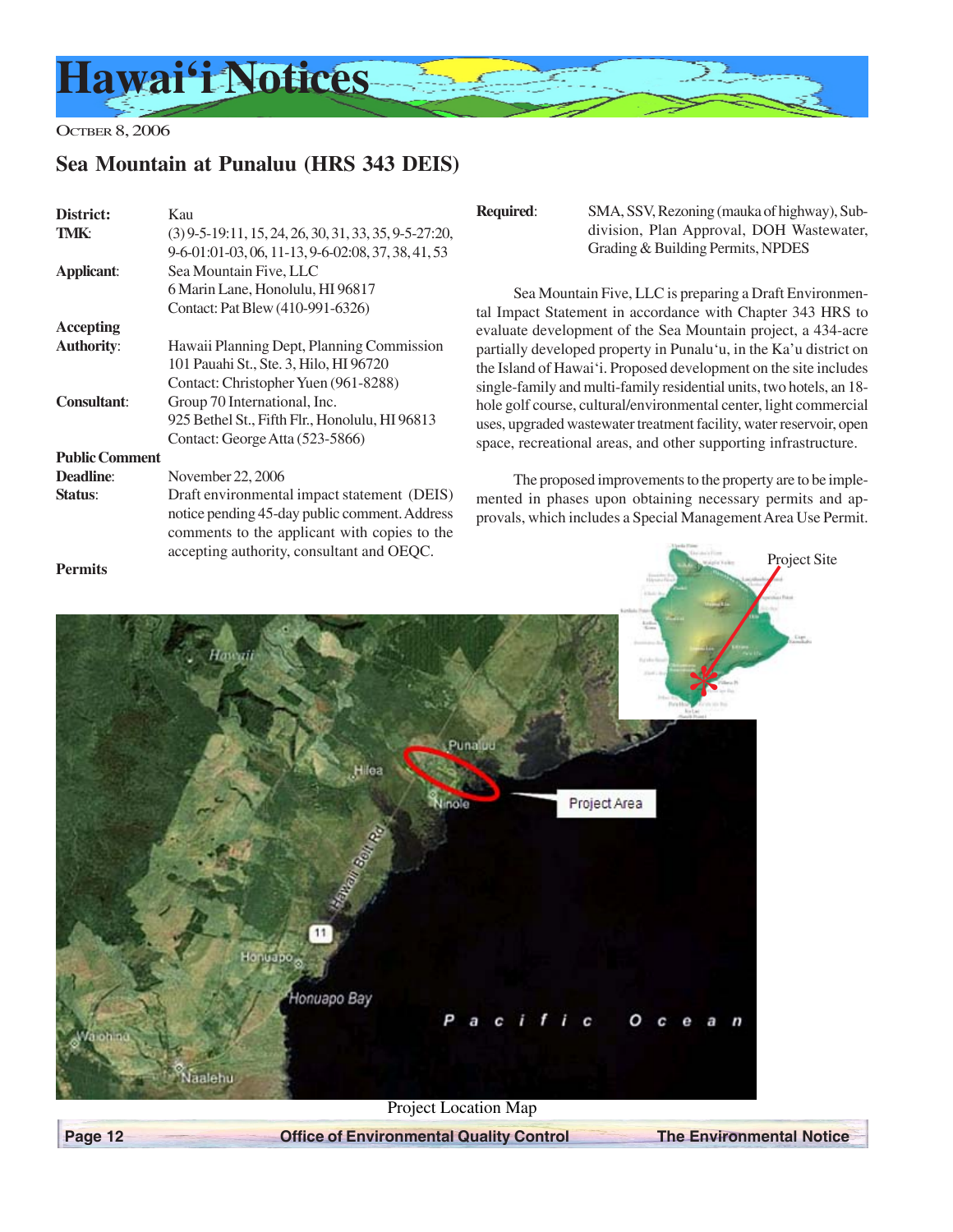

# **Kuraoka Single-Family Dwelling (HRS 343 DEA)**

| District:             | Hanalei                                       |
|-----------------------|-----------------------------------------------|
| TMK:                  | $(4)$ 5-9-02-059                              |
| <b>Applicant:</b>     | Exhange Accommodators, Inc.                   |
|                       | P.O. Box 223501, Princeville, HI 96722        |
|                       | Contact: Jon Anderton (826-9588)              |
| <b>Approving</b>      |                                               |
| <b>Agency:</b>        | Dept. of Land & Natural Resources, OCCL       |
|                       | P.O. Box 621, Honolulu, HI 96809              |
|                       | Contact: Sam Lemmo (587-0380)                 |
| <b>Consultant:</b>    | Belles Graham Proudfoot & Wilson, LLP         |
|                       | 4334 Rice Street, Suite 202, Lihue, HI 96766  |
|                       | Contact: Max W.J. Graham Jr. (245-4705)       |
| <b>Public Comment</b> |                                               |
| <b>Deadline:</b>      | November 8, 2006                              |
| Status:               | Draft environmental assessment (DEA) notice   |
|                       | pending 30-day public comment. Address com-   |
|                       | ments to the applicant with copies to the ap- |
|                       | proving agency, consultant and OEQC.          |
| <b>Permits</b>        |                                               |
| <b>Required:</b>      | <b>Conservation District Use Permit</b>       |
|                       |                                               |

This constitutes a proposal to build a single-family dwelling on property located at Ha'ena, Hanalei, Kaua'i, Hawai'i, bearing Tax Key No.: (4) 5-9-02-059. The lot contains 10,942 square feet, more or less. The proposed two bedroom, two bath dwelling will contain approximately 2,157.5 square feet (1,357.5 square feet of livable area, 80 square feet for the stairwell, and 720 square feet of lanai area), will be constructed primarily of wood, with a

foundation of concrete columns on concrete footings, and will be primary residence of David R. Kuraoka and his wife. The dwelling will be approximately 28' in height (the second floor is elevated to meet Flood Ordinance requirements, and the first floor consists of an open carport and storage area). No major impacts are expected to result, as the property previously had a single-family dwelling that was built in about 1937, and is in a neighborhood with other single-family residences. All utilities that are required to serve the home will be connected at the expense of the applicant, and no public funds are required to be expended in this proposal. The home will be painted in a "plantation green" color. Wastewater will be handled through a septic system meeting Department of Health requirements.

A Conservation District Use Permit was previously issued for this property in October 2003, for a single-family dwelling. However, since construction of the dwelling was not commenced or completed within the time required by the Board of Land and Natural Resources, the permit expired.





Aerial of Project Location

**The Environmental Notice Coffice of Environmental Quality Control Page 13**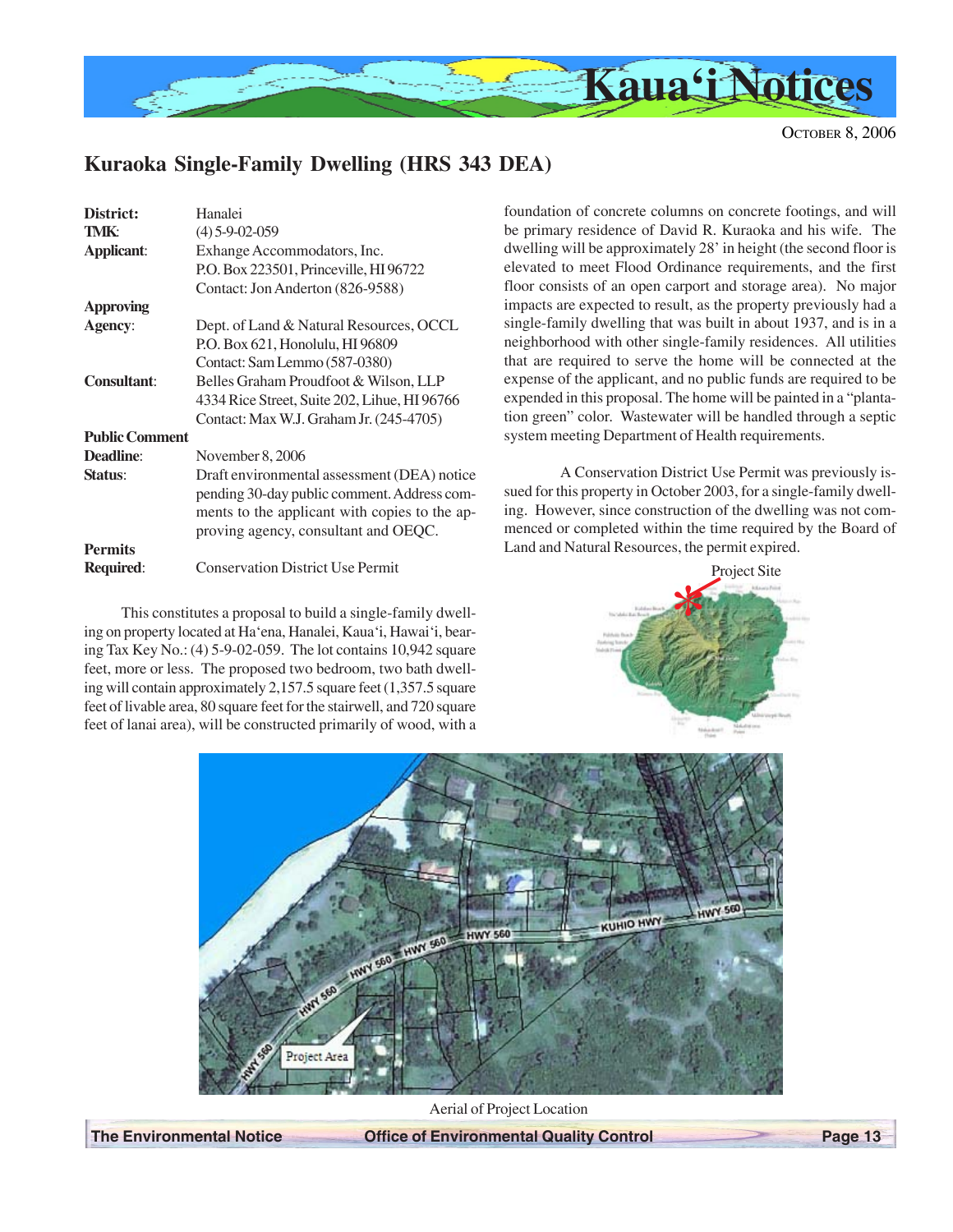

OCTBER 8, 2006

# **Kuhio Highway Retaining Walls at Lumahai and Wainiha (HRS 343 FEA-FONSI)**

| District:            | Hanalei                                      |
|----------------------|----------------------------------------------|
| TMK:                 | $(4)$ 5-6-03:4, 5-7-03, 5-7-03:03            |
| <b>Proposing</b>     |                                              |
| <b>Agency:</b>       | Department of Transportation, Highways       |
|                      | 869 Punchbowl St., Honolulu, HI 96813        |
|                      | Contact: Steven Kyono (241-3000)             |
| <b>Determination</b> |                                              |
| Agency:              | Same as above.                               |
| Consultant:          | EKNA Services, Inc.                          |
|                      | 615 Piikoi St., Ste. 300, Honolulu, HI 96814 |
|                      | Contact: Elaine Tamaye (591-8553)            |
| Status:              | Final environmental assessment (FEA) and     |
|                      | Finding of No Significant Impact (FONSI).    |
| <b>Permits</b>       |                                              |
| <b>Required:</b>     |                                              |

The State of Hawai'i, Department of Transportation, Highways Division intends to undertake repair of approximately 900 feet of Kuhio Highway (Route 560) in the vicinity of Lumahai on the north shore of Kaua'i. Kuhio Highway is the only highway access to the north shore of Kaua'i, and is listed on the State and

National registers of Historic Places. The projects reach lies at approximate elevation 130-150 feet above mean sea level. This distressed section of the highway exhibits erosion damage of the makai edge of the highway embankment, cracking of the highway pavement and damage to the existing CRM walls. About 300 feet of this roadway section will be rebuilt using a reinforced concrete overlain with asphalt paving, railings of reinforced concrete with rock veneer, and a Keystone retaining wall system for the embankment protection. The concrete railing with rock veneer is being used to maintain the historic character of the highway in conformance with the desires of the community, while still complying with highway safety requirements. Where the roadway will not require reconstruction, existing guardrails will be replaced with new guardrails that will extend along the remaining project reach. The construction method takes into consideration the weight limitations of the bridges on the Hanalei side of the project reach, and will not require modifications to the existing bridges to increase their weight capacity. The project will not have significant effect on the environment, and therefore a Finding of No Significant Impact (FONSI) has been issued.





 **Page 14 Control Control Defice of Environmental Quality Control The Environmental Notice**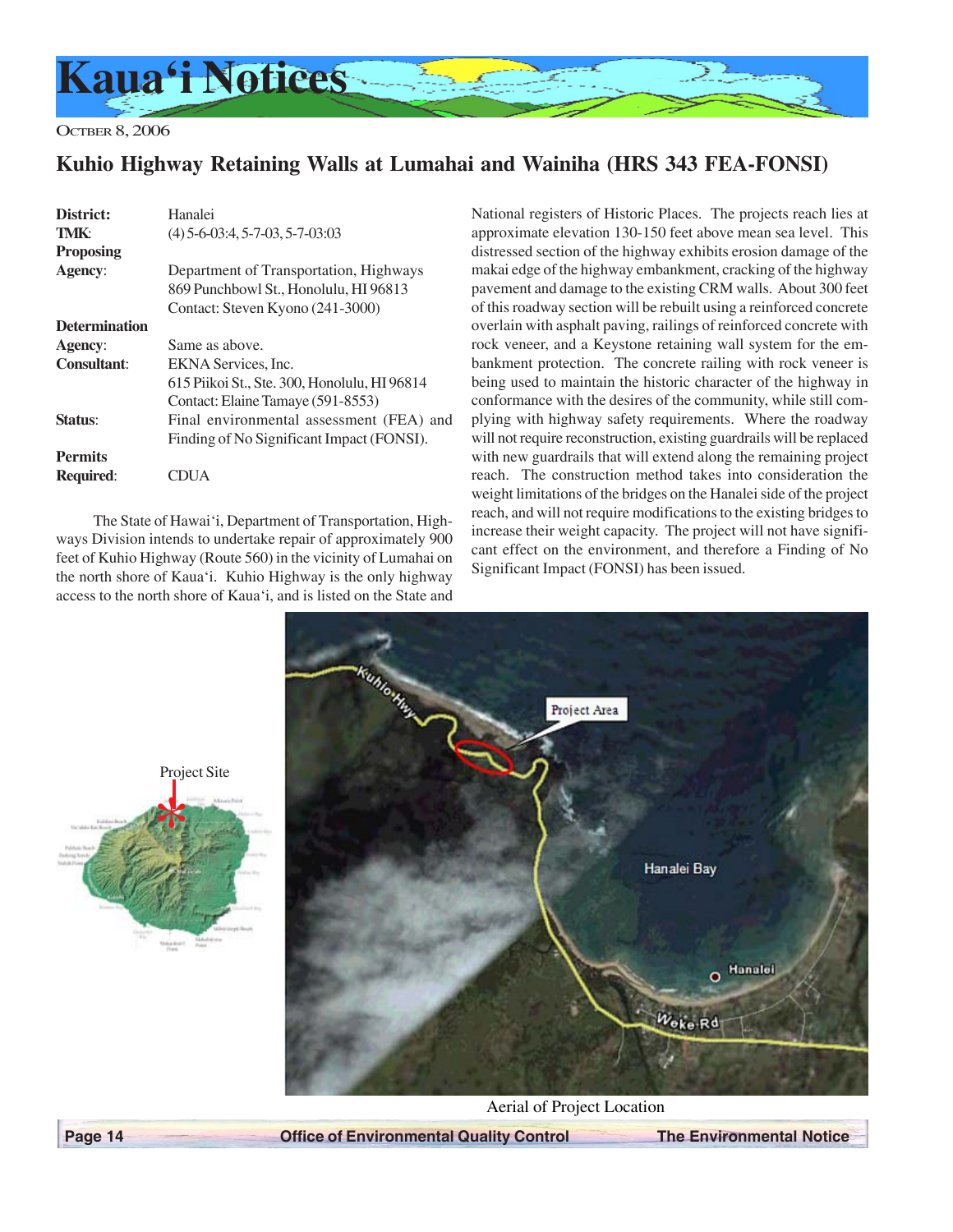

## **Hawai'i Housing Public-Private Venture, Phase 3, O'ahu and Kaua'i (NEPA-FEA)**

Pearl Harbor

| <b>TMK:</b>        | 9-4-012:009; 9-9-001:015,008; 9-9-002:004; 9-7-    |
|--------------------|----------------------------------------------------|
|                    | 024:006; 7-1-002:007; 9-6-001:001, 008; 9-7-       |
|                    | 007:020; 9-7-018:019 and 020; 9-7-028:002; 9-9-    |
|                    | 010:050; 1-1-010:004, 011, 012, 022, 023, 027 and  |
|                    | 034; 9-9-010:014;9-9-001:008 and 012; 1-1-         |
|                    | 010:003; 9-7-007:020. 9-7-005:002; 9-9-076:001;    |
|                    | 9-7-001:001; 9-7-002:007; 9-7-003:009;9-7-         |
|                    | 004:001; 9-7-005:002; 9-7-005:003; 9-7-005:014;    |
|                    | 9-7-006:001, 002, 015; 9-7-007:001, 014, 020; 9-7- |
|                    | 008:001; 9-7-009:002; 9-7-010:001; 9-7-011:001,    |
|                    | 003; 9-7-012:002; 9-7-013:001; 9-7-015:002; 9-7-   |
|                    | 027:001; 9-7-028:002 (4) 1-2-002:003               |
| <b>Proposing</b>   |                                                    |
| Agency:            | Commander, Navy Region Hawai'i, Naval Fa-          |
|                    | cilities Engineering Command, Pacific, Envi-       |
|                    | ronmental Planning Div. 258 Makalapa Dr., Ste.     |
|                    | 100, Pearl Harbor, HI 96860-3134                   |
|                    | Contact: Christine Fong (808) 472-1396             |
| <b>Approving</b>   |                                                    |
| Agency:            | Commander, Naval Installations Command             |
|                    | 2713 Mitscher Road, SW Anacostia Annex, DC         |
|                    | 20373-5802                                         |
|                    | Contact: Kelli Ackiewicz (202) 433-4960            |
| <b>Consultant:</b> | Helber Hastert & Fee, Planners                     |
|                    | 733 Bishop St., Ste. 2590, Honolulu, HI 96813      |
|                    | Contact: Martha Spengler (808) 545-2055 x 238      |

Four of the housing communities are located within the boundaries of the U.S. Naval Base Pearl Harbor National Historic Landmark and a number of FHU are eligible for listing in the National Register for Historic Places. CNRH has completed a National Historic Preservation Act Section 106 review by consulting with the State Historic Preservation Officer and other consulting parties, affording the Advisory Council on Historic Preservation and other organizations the opportunity to comment, and executing a Programmatic Agreement.

The Proposed Action would not result in significant direct, indirect or cumulative impacts on the following environmental resources: air quality, biological resources, drainage, flood hazards, groundwater and surface water quality, hazardous/regulated materials, land use compatibility, noise, socioeconomics, soils and topography, public facilities/services and visual environment. The Proposed Action would not create environmental health and safety risks that may disproportionately affect children or minority or disadvantaged populations. CNRH has determined that the Proposed Action would not have reasonably foreseeable direct or indirect effects on any coastal use or resource of the State's coastal zone.

Based on information gathered during preparation of the EA, CNRH finds that the Proposed Action will not significantly impact human health or the environment.

**Nimitz** 

Commander, Navy Region Hawai'i (CNRH) proposes to enter into a Public-Private Venture (PPV) agreement to privatize the majority of its remaining family housing inventory on O'ahu and Kaua'i up until April 2054. This would be accomplished by conveying approximately 2,489 family housing units (FHU) and ancillary facilities and leasing the underlying land areas at 15 existing family housing communities on O'ahu and one existing housing community on Kaua'i. Historic housing would be addressed by renovating 248 existing historic eligible FHU and demolishing and replacing the remaining 98 historic FHU. As part of this PPV agreement, the PPV entity could increase or decrease FHU at the housing communities leaving CNRH with an end-state inventory of 2,519 FHU; this net increase of 30 FHU would be offset by the inactivation of FHU at the Little Makalapa housing community on O'ahu (not included in this PPV agreement).

Pearl City Outlying Areas **Kaua'i** Makaha Ka'en Ridge NCTAM: Camp Stover Mokeha PMRF Barking Sands Ewa<br>Baach Project Location Maps

**The Environmental Notice Coffice of Environmental Quality Control Page 15**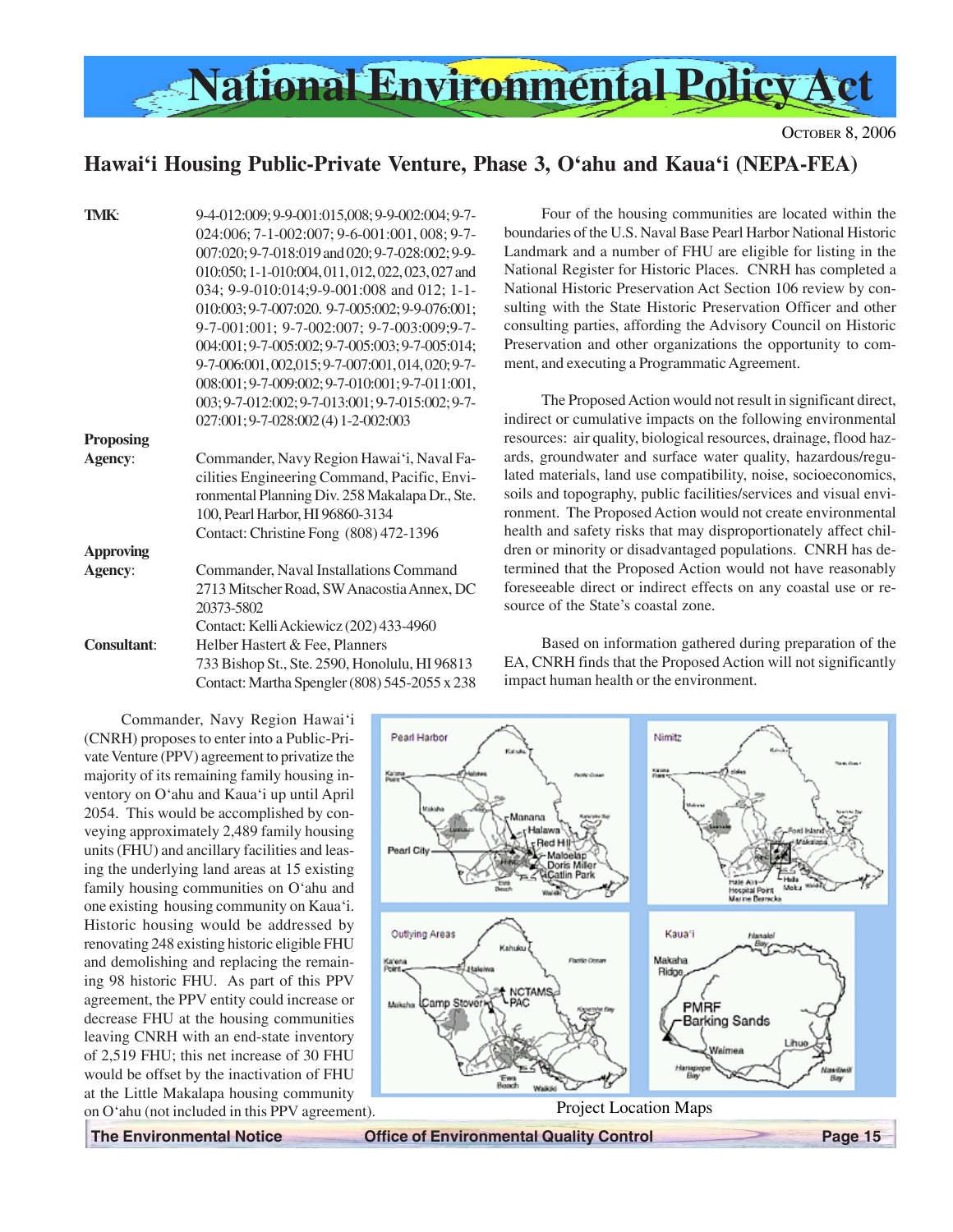

# **Federal Consistency Reviews**

The Hawai'i Coastal Zone Management (CZM) Program has received the following federal actions to review for consistency with the CZM objectives and policies in Chapter 205A, Hawai'i Revised Statutes. This public notice is being provided in accordance with section 306(d) (14) of the National Coastal Zone Management Act of 1972, as amended. For general information about CZM federal consistency please call John Nakagawa with the Hawai'i CZM Program at 587-2878. For neighboring islands use the following toll free numbers: Lana'i & Moloka'i: 468-4644 x72878, Kaua'i: 274-3141 x72878, Maui: 984-2400 x72878 or Hawai'i: 974-4000 x72878.

For specific information or questions about an action listed below please contact the CZM staff person identified for each action. Federally mandated deadlines require that comments be received by the date specified for each CZM consistency review and can be mailed to:

> Office of Planning, Department of Business, Economic Development and Tourism P.O. Box 2359, Honolulu, Hawai'i 96804 Or, fax comments to the Hawai'i CZM Program at 587-2899.

# **Honolulu Harbor Piers 19-20 Substructure Repairs, O'ahu**

| Applicant:                            | State of Hawai'i Department of Transporta-   |
|---------------------------------------|----------------------------------------------|
|                                       | tion, Harbors Division                       |
| <b>Contact:</b>                       | Arnold Fukumoto, 587-1875                    |
| <b>Federal Action:</b> Federal Permit |                                              |
|                                       | Federal Agency: U.S. Army Corps of Engineers |
| <b>Location:</b>                      | Honolulu Harbor Piers 19-20                  |
| <b>CZM</b> Contact:                   | John Nakagawa, 587-2878                      |
| <b>Proposed Action:</b>               |                                              |

Repair deteriorated concrete structural members in the substructure of Piers 19-20 at Honolulu Harbor. The repair work will occur along 800 feet of pier length and involve 4,000 square feet of concrete repairs to the existing slab soffits, beams, girders and pile caps, and repairs to ten concrete piles. No new concrete piles are proposed to be constructed and no excavation or discharge of dredged or fill material in navigable waters will occur.

**Comments Due:** October 23, 2006



## **Special Management Area (SMA) Minor Permits**

Pursuant to Hawai'i Revised Statute (HRS) 205A-30, the following is a list of SMA Minor permits that have been approved or are pending by the respective county/state agency. For more information about any of the listed permits, please contact the appropriate county/state Planning Department. City & County of Honolulu (523-4131); Hawai'i County (961-8288); Kaua'i County (241-6677); Maui County (270-7735); Kaka'ako Special Design District (587-2878).

| SPECIAL MANAGEMENT AREA (SMA) MINOR PERMITS                                      |                                                |              |
|----------------------------------------------------------------------------------|------------------------------------------------|--------------|
| <b>Applicant/Agent</b><br><b>Description (File No.)</b><br><b>Location</b> (TMK) |                                                |              |
| Kaua'i: Ha'ena (5-8-9-47)                                                        | Removal of trees (SMA(M)2007-04)               | David Morrow |
| Maui: Lahaina $(4-6-7-16)$                                                       | Demolish hall at Wai'ola Church (SM2 20060078) | Taylor, Paul |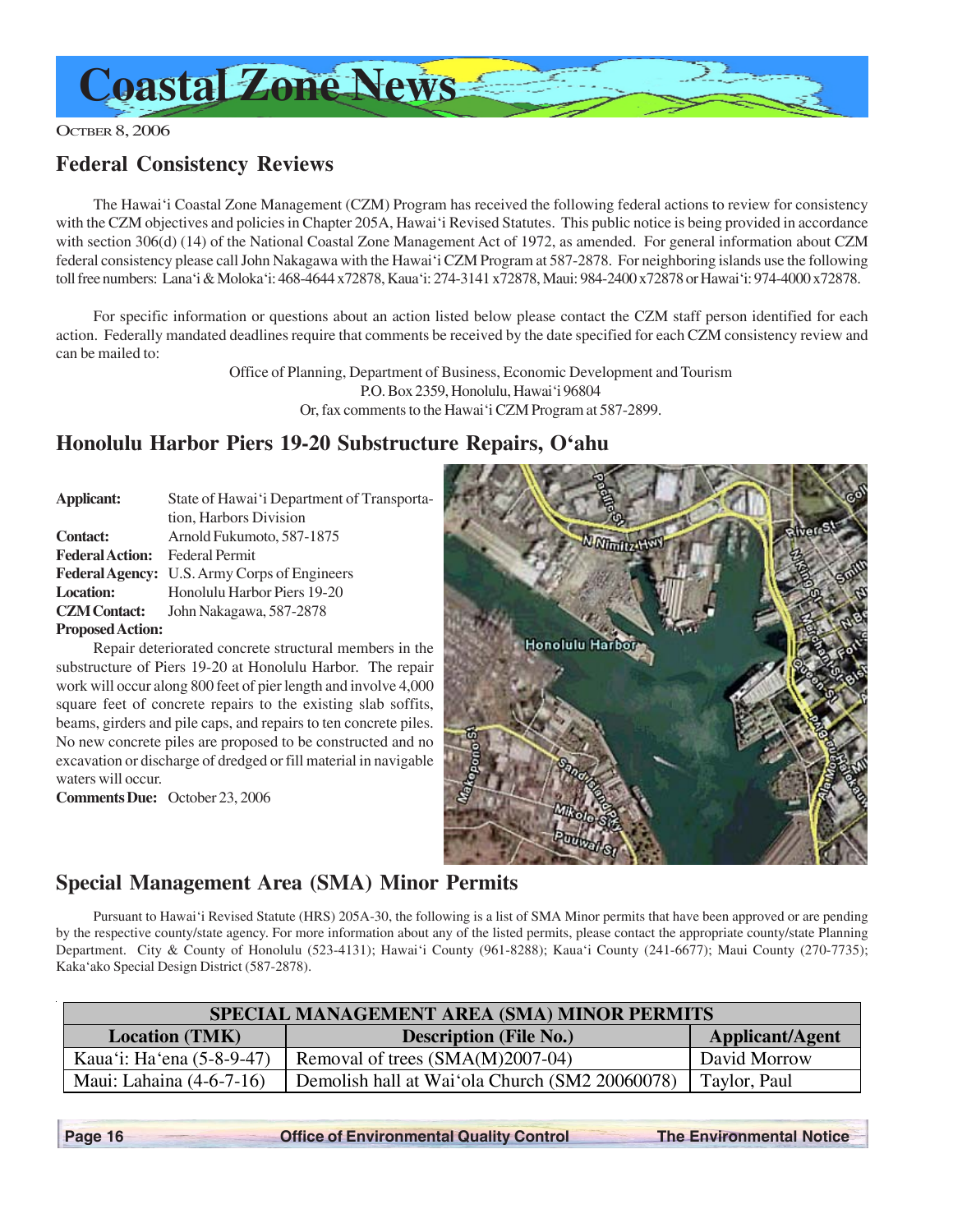

## **Special Management Area Documents (Chapter 25, Revised Ordinances of Honolulu)**

Since SMA-only (Chapter 25, ROH) documents do not trigger the EIS law as articulated in Chapter 343, Hawaii Revised Statutes, effective September 1, 2001 OEQC will no longer review these documents for completeness or adequacy. However, OEQC will continue to provide notice of these projects as a public service. Questions regarding the adequacy, completeness and availability of these documents should be addressed directly to the county contact listed below.

# **Unitek Recycling Center Expansion at Campbell Industrial Park, Kapolei, O'ahu**

| Applicant:       | Unitek Solvent Services, Inc.          |
|------------------|----------------------------------------|
| Agent:           | EnvironServices & Training Center, LLC |
|                  | Contact: Rose Cruz Churma (239-6365)   |
| <b>Location:</b> | Kapolei, 'Ewa, O'ahu                   |
| TMK:             | $(1)$ 9-1-26:36 & 40                   |

#### **Proposal:**

The applicant proposes to expand the existing waste recycling facility located at 92-125 Ka'omi Loop, in the Campbell Industrial Park. The current 2.36-acre facility is located on Tax Map Key 9-1-26: 40, a shoreline lot zoned I-2 Intensive Industrial District. The facility was initially authorized by the Honolulu City Council via Conditional Use Permit No. 72/CUP-14 (Resolution No. 296) issued to Environmental Control Systems of Hawai'i, Inc., to operate an industrial liquid waste incinerator on a 2-acre portion of then Tax Map Key 9-1-26: 4 (which has since been subdivided into Parcel 40).

On November 10, 2004, the Department of Planning and Permitting (DPP) granted an after-the-fact modification of the CUP to recognize the applicant's on-going recycling of used oil, nonhalogenated solvents, scrap tires, used oil-filters, oily wastewater and antifreeze, and to acknowledge an existing operation

building, portable office trailer, and to allow a new storage building. The facility was noted as operating 24-hours a day, Monday through Saturday. The existing facility also operates under a hazardous waste permit from the State Department of Health (No. UO-007-02).

The proposed expansion project would extend existing recycling operations onto the adjacent 2.21-acre Parcel 36, and include the construction of an 8,400-squarefoot pre-engineered metal building that contains 4,800 square-feet of warehouse space

and 6,000 square-feet of office space on two (2) levels, and a 16,500-square-foot (55 x 300 feet) concrete pad for open storage of used tires. Perimeter fencing will also be constructed.

The existing and proposed (expanded) operation is considered a "waste disposal and processing facility" under the City's Land Use Ordinance (LUO), and requires a Conditional Use Permit (CUP) in the I-2 District. Therefore, the expansion project will require a modification of the existing CUP (No. 72/CUP-14) from the DPP, and the approval of a CUP for the Joint Development of separate lots of record.

Because the existing facility and the proposed expansion area are located within the Special Management Area (SMA) established by Chapter 25, Revised Ordinances of Honolulu (ROH), a major SMA Use Permit, which must be approved by the Honolulu City Council, is required.

No improvements are proposed within the 60-foot shoreline setback area. Therefore, a shoreline setback variance will not be required under the Shoreline Setback Regulations, Chapter 23, ROH.

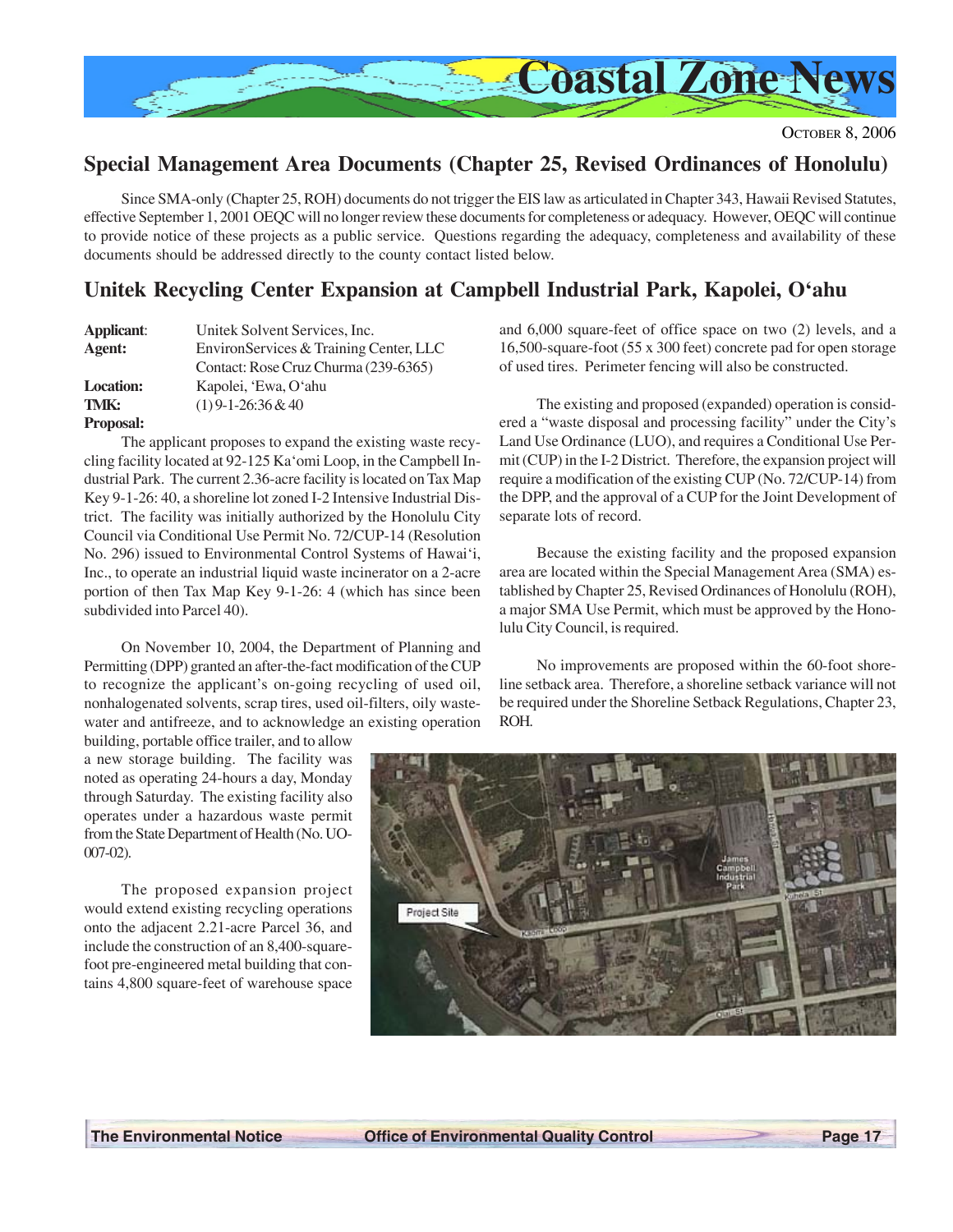

# **151 Hekili Street Commerical Building, Kailua, O'ahu**

| Applicant: | Kane'ohe Ranch Co., LLC      |
|------------|------------------------------|
| Agent:     | PlanPacific, Inc.            |
|            | Robin Foster (521-9418 x 13) |
| Location:  | Ko'olaupoko, Kailua, Oahu    |
| TMK:       | $(1)$ 4-2-38:9 & 10          |
| Proposal:  |                              |

The applicant is seeking approval to replace two (2) existing buildings with a new, two-story commercial building and parking at 145 and 151 Hekili Street in Kailua. The new building will be sited near the sidewalk to extend the line of storefronts along the mauka side of Hekili Street. Surrounding properties consists of a variety of commercial and industrial businesses.

The project site consists of two (2) lots (Tax Map Keys 4- 2-38: 9 and 10), for a total of 30,257 square-feet. The parcels are zoned B-2 Community Business District. The lots will be jointly developed to accommodate the new commercial building.

The footprint of the new building will be approximately 10,000 square-feet, with a floor area of approximately 20,000 squarefeet. The building will be of steel frame construction, with a slabon-grade foundation and shallow footings supporting steel columns. Equipment mounted on the flat rooftop will be shielded from view by parapet walls and sloping roof forms made of standing seam metal. Thirty-two (32) parking stalls and two (2) loading stalls are proposed at the rear of the building. Additional parking will be provided at a nearby parking lot.

The cost of construction is estimated at \$4.5 million, and construction is expected to commence in the fall of 2007.

The project site is located entirely within the Special Management Area and will require the approval of a major special management area use permit, conditional use permit - joint development, conditional use permit - off-site parking, street tree plan, demolition permit, building permit, and grading, grubbing and trenching permits.





## **Fisheries in the Western Pacific; Hawai'i-based Shallow-set Longline Fishery**

This rule extends an emergency rule that removed the delay in effectiveness for closing the Hawai'i-based shallow-set longline fishery as a result of interaction limits for sea turtles. The intended effect of the emergency action is to afford enhanced protection for sea turtles via timely closure of the fishery. Effective September 19, 2006, through March 19, 2007.

In accordance with the Endangered Species Act, a Biological Opinion, dated February 23, 2004, was prepared for this fishery, which operates under the Fishery Management Plan for the Pelagic Fisheries of the Western Pacific Region (FMP). Also, in accordance with the National Environmental Policy Act, an Environmental Impact Statement (EIS) dated March 30, 2001, and a Supplemental Environmental Impact Statement (SEIS) dated March 5, 2004, were prepared for this fishery under the FMP. Copies of the Biological Opinion, EIS and SEIS are available from William L. Robinson, Administrator, Pacific Islands Region, NMFS; 1601 Kapi'olani Blvd. #1110, Honolulu, HI 96814. For further information contact: Robert Harman, Pacific Islands Region, NMFS; phone: 808-944-2271. This Federal Register document is accessible via the Internet at the Government Printing Office website at http:// www.gpoaccess.gov/fr/index.html.

NMFS manages the pelagic longline fishery for swordfish, tunas, and related species in the western Pacific, according to the FMP prepared by the Western Pacific Fishery Management Council (WPFMC) under authority of the Magnuson-Stevens Fishery Conservation and Management Act (Magnuson-Stevens Act).

This extension of the emergency rule is necessary to provide additional time to develop and implement a permanent change to the regulations that will remove the delay in effectiveness. [FR Doc. 06-7770 Filed 9-15-06; 11:53 am] [FR: 9-19-06 (Vol. 71, No.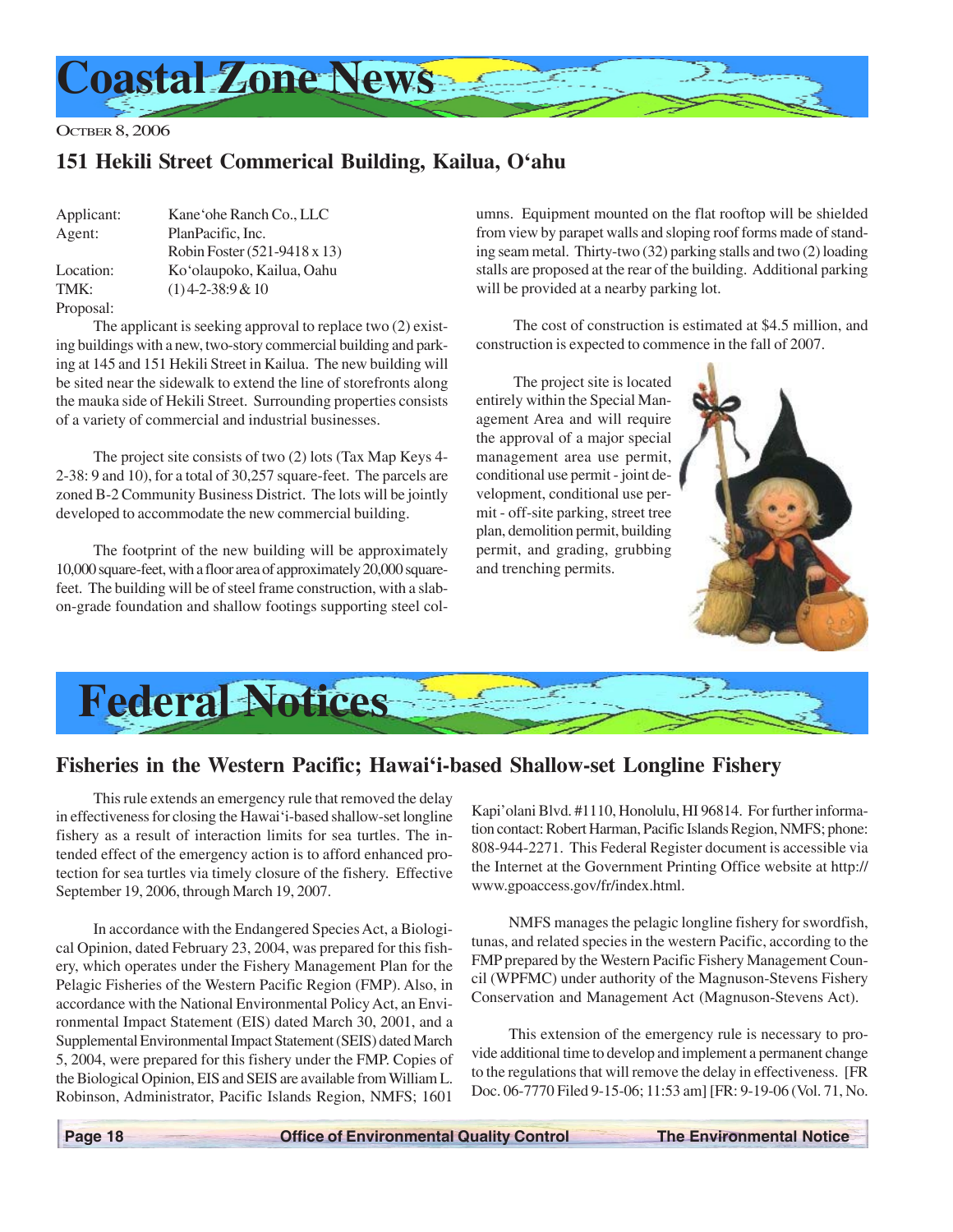

## **Notice of intent to prepare an environmental impact statement (EIS) Regarding Spinner Dolphins (***Stenella Longirostris***)**

The National Marine Fisheries Service (NMFS) announces its intent to prepare an EIS to assess the potential impacts on the human environment resulting from proposed regulations to protect wild spinner dolphins (Stenella longirostris) in the main Hawaiian Islands from "take," as defined in the Marine Mammal Protection Act (MMPA) and its implementing regulations; and announces public scoping meetings.

Written comments on the scope of the EIS should be submitted to Chris E. Yates, Assistant Regional Administrator for Protected Resources, Pacific Islands Regional Office, NMFS, 1601 Kapi'olani Boulevard, Suite 1110, Honolulu, HI 96814. Written comments may also be submitted by e-mail to Spinner.Scoping@noaa.gov. For further information contact: Lisa Van Atta, NMFS, Pacific Islands Region; telephone: (808) 944- 2257; fax: (808) 944-2142; e-mail: alecia.vanatta@noaa.gov. For information regarding the EIS process, contact Jayne LeFors, NMFS, Pacific Islands Region; telephone: (808) 944-2277; fax: (808) 944-2142; e-mail: jayne.lefors@noaa.gov.

In addition to obtaining comments in the public scoping meetings, NMFS will also accept written and electronic comments. Comments must be received no later than 5 p.m. h.s.t. on November 24, 2006.

**(1)**The Honolulu, O'ahu, HI scoping meeting: October 17, 2006, 6 p.m. - 9 p.m. The meeting location is the McCoy Pavilion, Ala Moana Regional Park, 1201 Ala Moana Boulevard, Honolulu, HI, 96814, telephone: (808) 823-1636.

## **Recovery Plan (draft) for the Rota Bridled Whiteeye**

The United States Fish and Wildlife Service (FWS) announced the availability of the Draft Recovery Plan for the Nosa Luta or Rota Bridled Whiteeye (Zosterops rotensis), for public review and comment. Copies of the draft recovery plan are available by request from the U.S. Fish and Wildlife Service, Pacific Islands Fish and Wildlife Office, 300 Ala Moana Boulevard, Room 3-122, Box 50088, Honolulu, Hawaii 96850, telephone (808) 792- 9400.

Written comments and materials regarding this draft recovery plan must be received on or before November 20, 2006, and should be addressed to the Field Supervisor at the above Honolulu address. For more information, contact Fred Amidon, Fish and Wildlife Biologist, at the above Honolulu address (see, 71 F.R. 54838, September 19, 2006).

**(2)**The Kapa'a, Kaua'i, HI scoping meeting: October 19, 2006, 6 p.m. - 9 p.m. The meeting location is the Aloha Beach Resort Kauai, Pi'ikoi Room, 3-5920 Kuhio Highway, Kapa'a, HI, 96746, telephone: (808) 823-1636.

**(3)**The Kihei, Maui, HI scoping meeting: October 25, 2006, 6 p.m. - 9 p.m. The meeting location is the Hawaiian Islands Humpback Whale National Marine Sanctuary, Headquarters office, 726 S. Kihei Road, Kihei, HI, 96753, telephone: (808) 879-2818 or (800) 831-4888.

**(4)**The Kailua-Kona, Hawai'i, HI scoping meeting: October 26, 2006, 6 p.m. - 9 p.m. The meeting location is King Kamehameha's Kona Beach Hotel, 75-5660 Palani Road, Kailua-Kona, HI, 96740, telephone: (808) 329-2911.

These meetings are accessible to people with disabilities. Requests for sign language interpretation or other auxiliary aids should be directed to Jayne LeFors, (808) 944-2277 or fax (808) 944-2142 at least 5 days before the scheduled meeting date. [FR Doc. E6-16202 Filed 9-29-06; 8:45 am] [FR: 10-2-06 (Vol. 71, No. 190)]

## **Wai'ahi Hydroelectric Project on Kaua'i**

The Federal Energy Regulatory Commission has published a Notice of Petition for Declaratory Order and solicits comments, motions to intervene, and/or protests in the matter of a petition for declaratory order (Docket No. DI06-3-000, filed pursuant to Section 23(b) (1) of the Federal Power Act, 16 U.S.C. 817(b).on August 14, 2006, by Kaua'i Island Utility Cooperative (the applicant) for the Upper and Lower Waiahi Hydroelectric Project, located on the South Branch North Fork Wailua River, Waikoko Stream, Wai'aka Stream, 'Ili'iliua Stream and Wai'ahi Stream, Lihu'e District, Lihu'e Koloa Forest Reserve near Lihu'e, Kaua'i County. The project is not located on Federal land. The applicant contact is Gary W. Peers, Projects Engineer Kaua'i Island Utility Cooperative, 4463 Pahe'e Street, Lihu'e, Kaua'i, Hawai'i, 96766; telephone: (808) 246-8220; facsimile (808) 246-4344; electronic mail: gpeers@kiuc.coop any questions on this notice should be addressed to the Federal Energy Regulatory Commission contact, Henry G. Ecton, at (202) 502-8768, or by electronic mail at henry.ecton@ferc.gov. The deadline for filing comments and/or motions is October 2, 2006. All documents (original and eight copies) should be filed with: Magalie R. Salas, Secretary; Federal Energy Regulatory Commission; 888 First Street, NE Washington DC 20426. Comments may be filed electronically via the Internet in lieu of paper. Any questions, please contact the Secretary's Office (see, 71 F.R. 53449, September 11, 2006).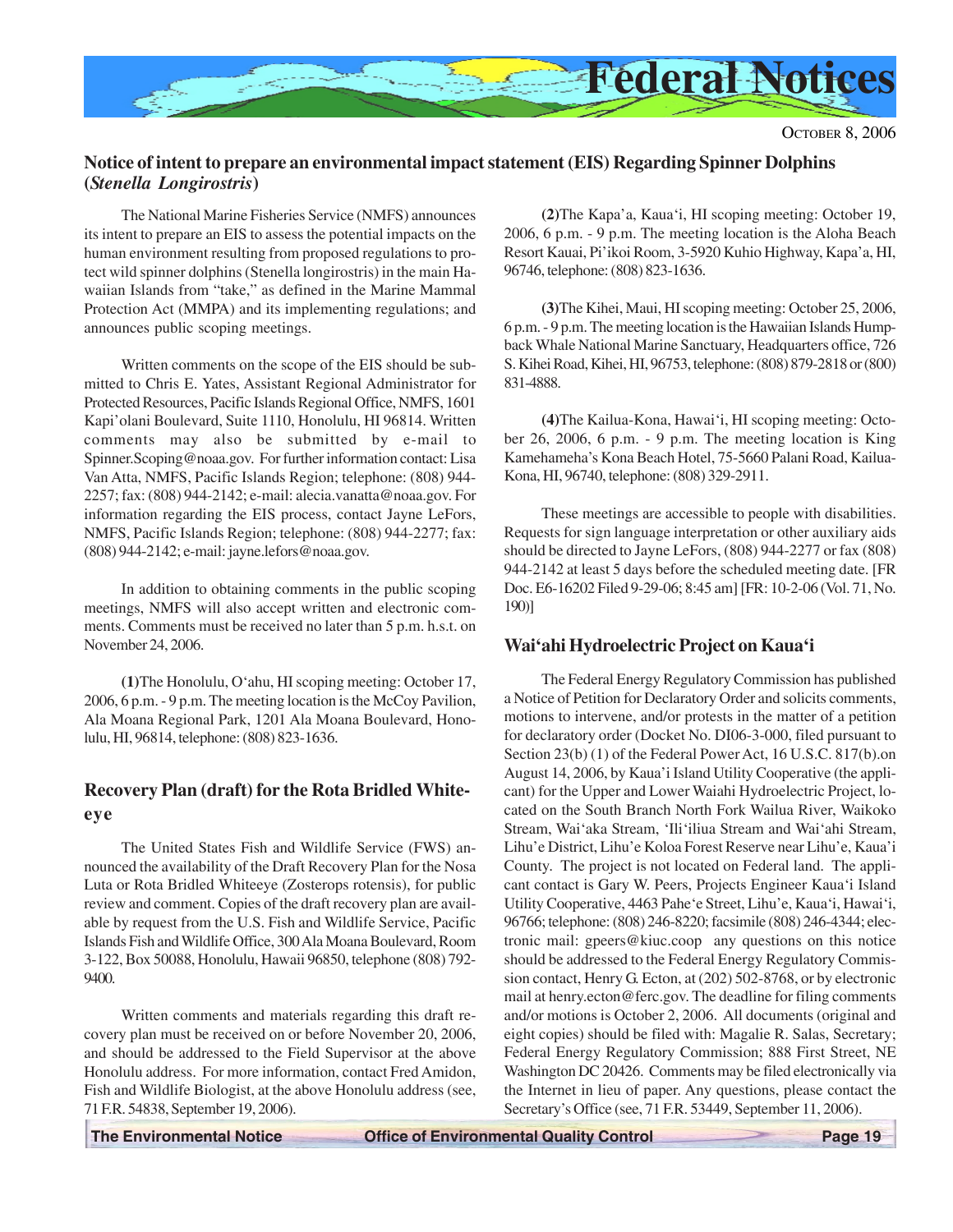

## **Maui High School Administration Building Named to National Register**

The National Park Service received a nomination (No. 06000933) of the Maui High School Administration Building, located at 100 Holomua Road in Pa'ia, Maui County before September 2, 2006. Pursuant to section 60.13 of 36 CFR Part 60 written comments concerning the significance of this property under the National Register criteria for evaluation may be forwarded by United States Postal Service, to the National Register of Historic Places, National Park Service, 1849 C St., NW., 2280, Washington, DC 20240; by all other carriers, National Register of Historic Places, National Park Service, 1201 Eye St., NW., 8th floor, Washington, DC 20005; or by telephone facsimile to (202) 371-6447. Written or faxed comments should be submitted by October 4, 2006 (see, 71 F.R. 54840, September 19, 2006).



#### **Department of Health Permits**

The following three pages contain a list of some pollution control permits currently before the State Department of Health. For more information about any of the listed permits, please contact the appropriate branch or office of the Environmental Management Division at 919 Ala Moana Boulevard, Honolulu. Abbreviations are as follows: **CAB** - Clean Air Branch; **CD** - comments due; **CSP** - Covered Source Permit; **CWB** - Clean Water Branch; **I** - issued; **SHWB** - Solid and Hazardous Waste Branch; **SDWB** - Safe Drinking Water Branch; **N** - none; **NSP**-Noncovered Source Permit; **NPDES** - National Pollutant Discharge Elimination System under the Federal Clean Water Act; **R** - received; **T** - temporary; **UIC** - Underground Injection Control; **NA** - not applicable.

#### **Clean Air Branch**

| <b>Branch</b><br>Permit Type | Applicant $\&$<br>Permit Number                                                          | Project Location                                          | Pertinent<br>Date            | Proposed Use                                                                                                                      |
|------------------------------|------------------------------------------------------------------------------------------|-----------------------------------------------------------|------------------------------|-----------------------------------------------------------------------------------------------------------------------------------|
| CAB,<br>T-CSP                | Northwest Demolition &<br>Dismantling<br>CSP 0547-01-CT<br>(Amendment)                   | Radford Terrace,<br>$O4$ hu                               | Issued:<br>9/5/06            | 200 TPH Stone Processing<br>Plant with 375 HP Diesel<br>Engine & Triple-Deck<br>Screener                                          |
| CAB,<br>T-CSP                | Ke'auhou Kona<br><b>Construction Corp</b><br>CSP 0549-01-CT<br>(Amendment)               | Initial Location at:<br>Kaupulehu, North<br>Kona, Hawai'i | Issued:<br>9/22/06           | 325 TPH & 950 TPH Portable<br>Stone Crushing & Processing<br>Plants with 500 hp, 587 hp, &<br>1110 hp Diesel Engine<br>Generators |
| CAB,<br>T-NSP                | Semtex Systems,<br>Dba Seacon<br>Technologies<br>NSP 0633-01-NT<br>(Initial Application) | Initial Located at:<br>500 Koheo Road,<br>Kula, Maui      | Issued:<br>9/25/06           | 140 tph Mobile Crusher & 559<br>tph Power Screen                                                                                  |
| CAB,<br>T-CSP                | CTS Earthmoving, Inc.<br>CSP 0475-01-CT<br>(Renewal)                                     | Various Temporary<br>Site, State of<br>Hawai'i            | Comments<br>Due:<br>9/26/06  | 357 TPH Crushing & Screening<br>Plant                                                                                             |
| CAB,<br><b>NSP</b>           | Pacific Allied Products.<br>Ltd. NSP 0528-02-N<br>(Permit Modification)                  | 91-110 Kaomi<br>Loop, Kapolei,<br>$O4$ hu                 | Issued:<br>9/26/06           | Expandable Polystyrene (EPS)<br>Facility                                                                                          |
| CAB,<br>T-CSP                | Kiewit Pacific Co.<br>CSP 0626-01-CT<br>(Initial Application)                            | Various Temporary<br>Sites, State of<br>Hawai'i           | Comments<br>Due:<br>10/22/06 | 357 TPH Portable Stone<br>Quarrying & Processing Plant<br>w/1,100 kW Diesel Engine<br>Generator                                   |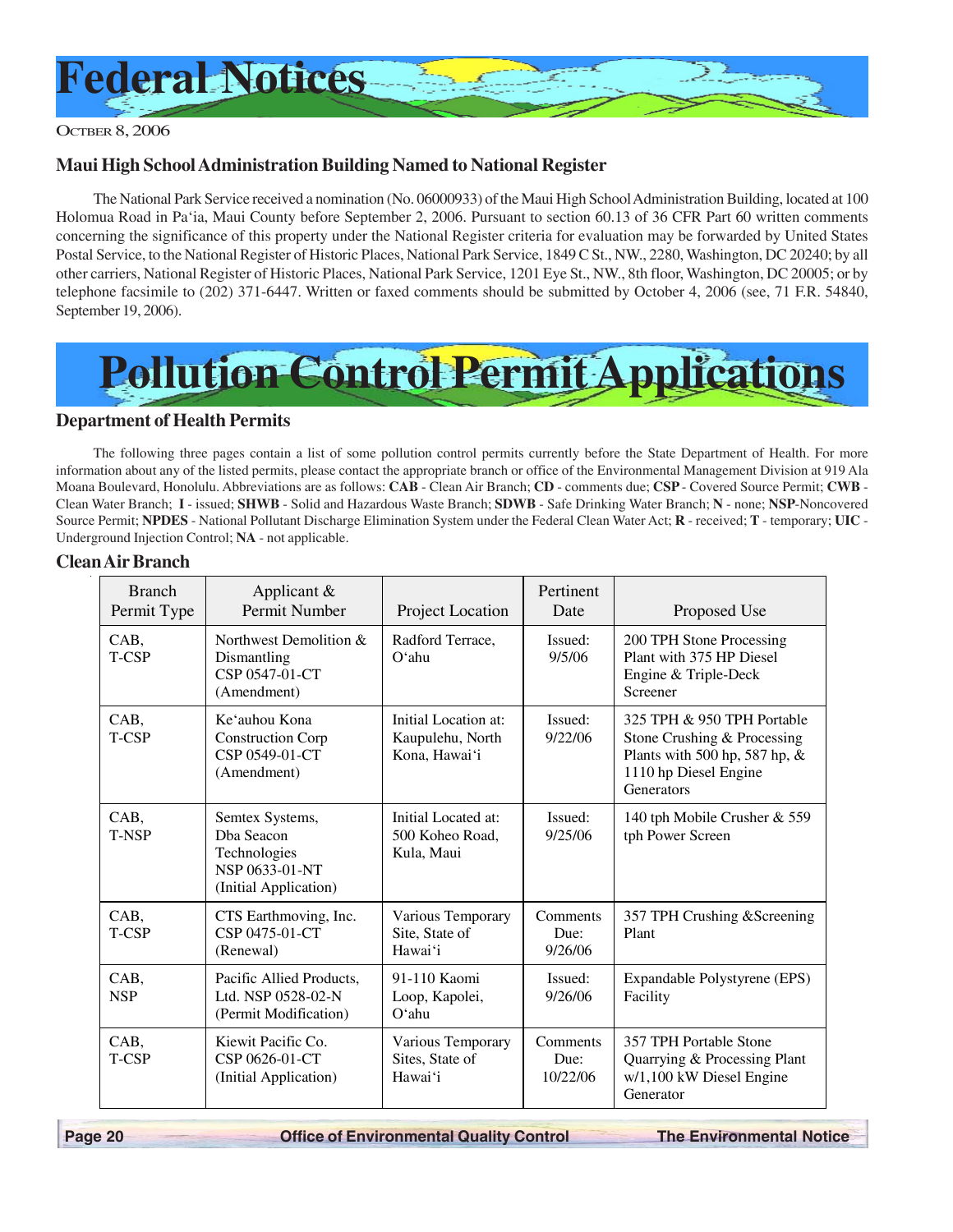

# **Shoreline Certification Applications**

Pursuant to § 13-222-12, HAR the following shoreline certification applications are available for inspection at the DLNR District Land Offices on Kaua'i, Hawai'i and Maui and at Room 220, 1151 Punchbowl St., Honolulu, O'ahu (Tel: 587-0414). All comments shall be submitted in writing to the State Land Surveyor, 1151 Punchbowl Street, Room 210, Honolulu, Hawai'i 96813 and postmarked no later than fifteen (15) calendar days from the date of the public notice of the application. If there are any questions, please call Nick Vaccaro at (808) 587-0384.

| File No.      | Date                 | Location                                                                  | Applicant/Owner          | <b>TMK</b>        |
|---------------|----------------------|---------------------------------------------------------------------------|--------------------------|-------------------|
| <b>KA-200</b> | 8/25/06              | Allotment 1-A and Thronas Parcel of Moloaa Hui                            | Hiranaka Surveying &     | $4-9-11:01$       |
|               |                      | Land, land situated at Moloa'a, Ko'olau, Island of                        | Mapping/Moloaa Bay       |                   |
|               |                      | Kaua'i, HI                                                                | Ranch, LLC               |                   |
|               |                      | Address: None Assigned<br>Purpose: SMA Permit                             |                          |                   |
| OA-1117       | 9/25/06              | Kewalo Basin Park, Honolulu, Island of O'ahu, HI                          | Austin, Tsutsumi &       | $2 - 1 - 58:01$   |
|               |                      | Address: Kewalo Basin Park                                                | Associates/HCDA (SOH)    | por               |
|               |                      | Purpose: Determine Setback                                                |                          |                   |
| HA-327        | 9/25/06              | Kona Bali Kai Condominium, North Kona, Island                             | Kona Surveyors/Kona      | $7-6-15:23$       |
|               |                      | of Hawai'i, HI                                                            | Bali Kai Condominium     |                   |
|               |                      | Address: 76-6246 Ali'i Drive                                              |                          |                   |
| OA-1116       | 9/25/05              | Purpose: Repair Wall<br>Land Court Application 979 (Map 13, Honolulu,     | Towill, Shigeoka &       | $4 - 7 - 09:11$   |
|               |                      | Island of O'ahu, HI                                                       | Associates/Hawaii        |                   |
|               |                      | Address: None Assigned                                                    | Rainbow Properties, LLC  |                   |
|               |                      | Purpose: Building Permit                                                  |                          |                   |
| OA-1118       | 9/25/06              | Portion of Grant 272 and Grant 340, Land situated                         | ParEn, Inc/Castle and    | $6 - 8 - 03$ : 01 |
|               |                      | at Mokule'ia, Wai'alua, Island of O'ahu, HI                               | Cooke, Inc.              |                   |
|               |                      | Address: 68-379 Farrington Highway                                        |                          |                   |
|               |                      | Purpose: SMA Permit                                                       |                          |                   |
| OA-1119       | 9/25/06              | Portion Of The Filled Land Of Ka'akaukukui, land                          | Audtin, Tsutsumi &       | $2 - 1 - 06:01$   |
|               |                      | situated at Honolulu, O'ahu, HI                                           | Associates, Inc./HCDA    | and 10            |
|               |                      | 40 Ahui Street and 98 Koula Street                                        | State of Hawaii          |                   |
|               |                      | Determine setback                                                         |                          |                   |
| HA-328        | 9/25/06              | Parcel r of Kukio Phase 1-A File Plan 2285, land                          | Sam O. Hirota/WB Kukio   | $7-2-04:05$       |
|               |                      | situated at Pupule at Kukio 1st, Island of Hawai'i,<br>HI                 | Resorts, LLC             |                   |
|               |                      | Address: None Assigned                                                    |                          |                   |
|               |                      | Purpose: Determine Setback                                                |                          |                   |
| HA-329        | 9/25/06              | Lot B of Land Court Application 1612, land                                | Wes Thomas               | $7-5-19:27$       |
|               |                      | situated at Kahului 1 <sup>st</sup> , North Kona, Island of               | Associates/Gilbert       |                   |
|               |                      | Hawai'i, HI                                                               | Gonzales                 |                   |
|               |                      | Address: 75-5952 Ali'i Drive                                              |                          |                   |
| HA-330        | $\overline{9}/25/06$ | Purpose: Building Permit<br>Grant 2151, Apana 1, land situated at Kawala, | LLC Kawala               | $9 - 5 - 10:01$   |
|               |                      | Ka'u, Island of Hawai'i, HI                                               |                          |                   |
|               |                      | Address: None Assigned                                                    |                          |                   |
|               |                      | Purpose: Consolidation/Re-Subdivide                                       |                          |                   |
| KA-201        | 9/25/06              | Lot A-6-A of the Lee Kwai Beach Lots, land                                | Roger M. Caires/ Mr. and | $2 - 8 - 19:11$   |
|               |                      | situated at Po'ipu, Koloa, Island of Kaua'i, HI                           | Mrs. John B. Higman      |                   |
|               |                      | Address: 1871 Pee Road Unit 1                                             |                          |                   |
|               |                      | Purpose: Renovations                                                      |                          |                   |
| OA-1120       | 9/25/06              | Portion of Old Beach Road Lot fronting Lot 23 of                          | Towill, Shigeoka &       | $3-1-39:07$       |
|               |                      | "Ka'alawai Tract", Being a portion of Land Patent                         | Associates/Maurice and   |                   |
|               |                      | Grant No. 32, land situated at Ka'alawai &                                | Jean Myers               |                   |
|               |                      | Kapahulu, Honolulu, Island of O'ahu, HI                                   |                          |                   |
|               |                      | Address: 218 Ka'alawai Place<br>Purpose: Building Permit                  |                          |                   |
|               |                      |                                                                           |                          |                   |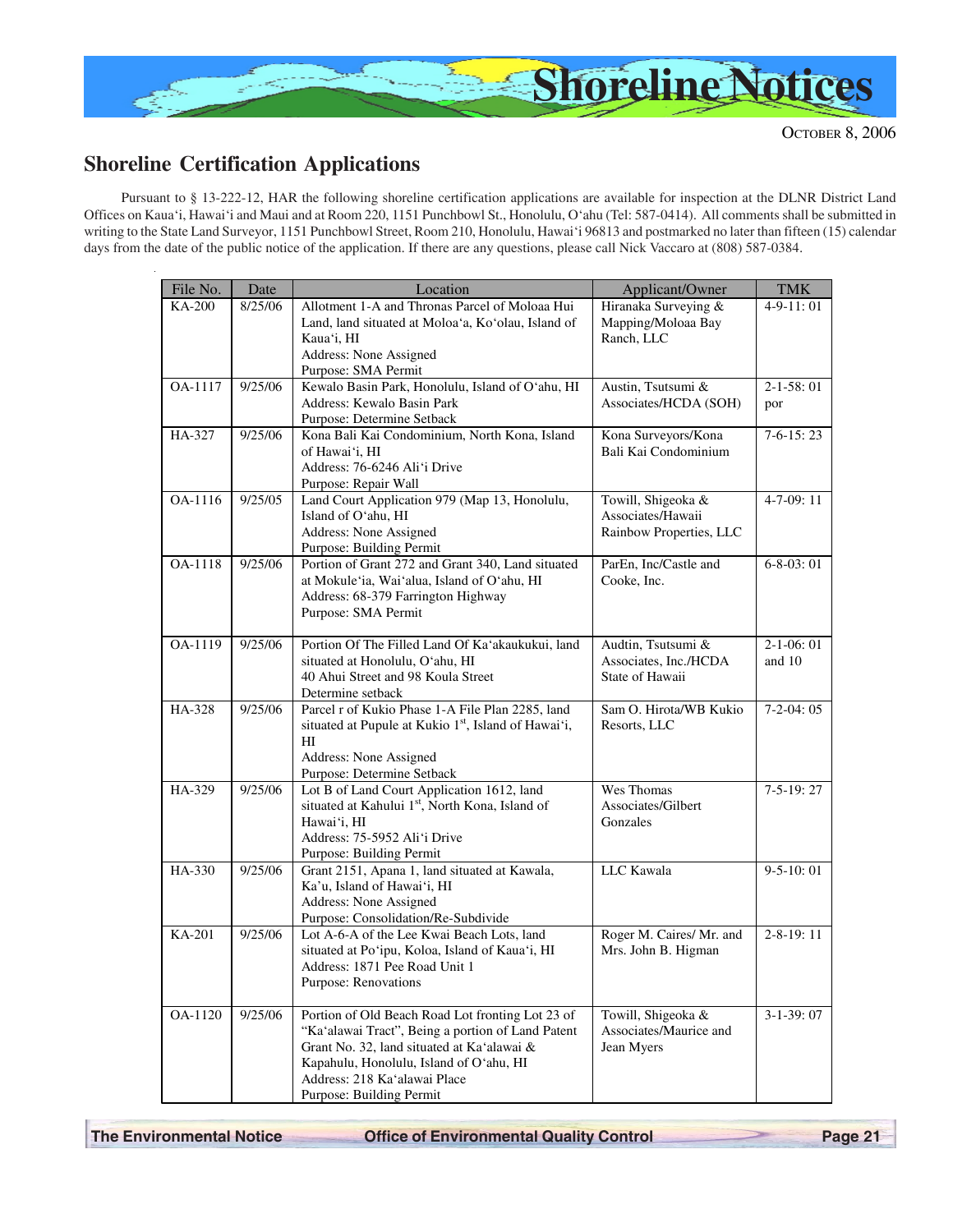

# **Shoreline Certifications and Rejections**

Pursuant to §§13-222-26, HAR the following shorelines have been proposed for certification or rejection by the DLNR. Any person or agency wishing to appeal a proposed shoreline certification or rejection shall file a notice of appeal in writing with the department no later than 20 calendar days from the date of the public notice of the proposed shoreline certification or rejection. The Notice of appeal shall be sent to the Board of Land and Natural Resources, 1151 Punchbowl Street, Room 220, Honolulu, Hawai'i 96813.

| File No. | <b>Status</b> | Location                                                     | Applicant/Owner           | <b>TMK</b>        |
|----------|---------------|--------------------------------------------------------------|---------------------------|-------------------|
| OA-1104  | Proposed      | Lot 2-E of Land Court Application 242 (Map 35), land         | David A. Alcos 3rd        | $9-1-25:69$       |
|          | Shoreline     | situated at Pu'uloa, 'Ewa, Island of O'ahu, HI               |                           |                   |
|          | Certification | Address: 91-857, 91-863, 91-863 A thru D Pohakupuna Rd,      |                           |                   |
|          |               | <b>Building Permit</b>                                       |                           |                   |
| OA-1105  | Proposed      | Lots 30, 31 & 40, Niu Beach Lots (FP 279), land situated at  | Walter P. Thompson        | $3 - 7 - 01:20$   |
|          | Shoreline     | Former Kalanianaole Hwy & Accreted Area at Niu,              | Inc./ David Fisher        |                   |
|          | Certification | Honolulu, O'ahu, HI                                          |                           |                   |
|          |               | Address: 56478 Kalanianaole Hwy, Building Permit             |                           |                   |
| OA-1106  | Proposed      | Lot 592 of Land Court Application 242, land situated at      | Richard M. Rivera         | $9-1-25:15$       |
| $-A$     | Shoreline     | Pu'uloa, 'Ewa, O'ahu, HI                                     |                           |                   |
|          | Certification | Address: 91-707 Oneula Place, Building Permit                |                           |                   |
| MO-096   | Proposed      | Lot 337 of Land Court Application 1683 (Map 19), land        | Roger D. Fleenor/         | $5-1-08:49$       |
|          | Shoreline     | situated at Kalu'akoi, Iloie, Moloka'i, HI                   | <b>Tellos LP</b>          |                   |
|          | Certification | Address: No number assigned, Building Permit                 |                           |                   |
| MO-097   | Proposed      | Lot 335 of Land Court Application 1683 (Map 19), land        | Roger D. Fleenor/         | $5-1-08:47$       |
|          | Shoreline     | situated at Kaluakoi, Ilo'ie, Moloka'i, HI                   | Edward P & Carolyn        |                   |
|          | Certification | Address: No number assigned, Building Permit                 | Curcio                    |                   |
| MO-098   | Proposed      | Lot 336 of Land Court Application 1683 (Map 19), land        | Roger D. Fleenor/         | $5-1-08:48$       |
|          | Shoreline     | situated at Kaluakoi, Iloie, Moloka'i, HI                    | Karl & Jana Hynes         |                   |
|          | Certification | Address: No number assigned, Building Permit                 |                           |                   |
| OA-1110  | Proposed      | Parcel 14 being a portion of Royal Patent 129, land situated | Wesley Tengan/            | 4-4-06:14         |
|          | Shoreline     | at Opa'apa'a, Puahu'ula, Kane'ohe, Ko'olaupoko, O'ahu, HI    | Wilfred & Renee           |                   |
|          | Certification | Address: 44-453 Kane'ohe Bay Dr, Determine Setback           | Horie                     |                   |
| OA-1111  | Proposed      | Lot 84-A Maunalua Beach Subdivision Extension No. 2          | Sam O. Hirota, Inc./      | $3-9-16:36$       |
|          | Shoreline     | Block 1, land situated at Maunalua, Honolulu, O'ahu, HI      | Katsumi Tada              |                   |
|          | Certification | Address: 487-A Portlock Rd - Building Permit                 |                           |                   |
| OA-1114  | Proposed      | Lot 289 of the Kawela Beach Lots, Land Court Application     | Towill, Shigeoka &        | $5 - 7 - 03$ : 48 |
|          | Shoreline     | 1095 (Map 24), land situated at Ko'olauloa, O'ahu, HI        | Associates, Inc./         |                   |
|          | Certification | Address: 57-330A Punalu'u Pl, Building Permit                | Peter Vincent             |                   |
| HA-325   | Proposed      | Lot 4 of the Lanihau Point Subdivision, land situated at     | Wes Thomas                | $7-5-05:96$       |
|          | Shoreline     | Lanihau Nui, North Kona, Island of Hawai'i, HI               | Associates/Peter &        |                   |
|          | Certification | Address: No number assigned, Building Permit                 | Sissie Pittullo           |                   |
| HA-326   | Proposed      | The Whole of Grant 10,644, land situated at Lalamilo, South  | Wes Thomas Assoc/         | $6 - 9 - 02$ :    |
|          | Shoreline     | Kohala, Hawai'i, HI                                          | Teikyo Loretto            | $01, 02$ and      |
|          | Certification | Address: No number assigned, Building Permit                 | <b>Heights University</b> | 26                |
| OA-1072  | Application   | Parcel 54, land situated at Kawela, Ko'olaupoko, O'ahu, HI   | Wes Tengan for Toru       | 5-7-03: 54        |
|          | Withdrawn     | Address: 57-320 Pahipahialua, Building Permit                | Akehi                     |                   |

**Environmental Council Not** 

## **October 11, 2006, Meetings at Various Times in Leiopapa A Kamehameha**

The Environmental Council of the Department of Health and its various standing and ad hoc committees are scheduled to meet on Wednesday, October 11, 2006, at various times and in various rooms in Leiopapa A Kamehameha, located at 235 South Beretania Street, Honolulu, O'ahu. For more information, please call the Office of Environmental Quality Control at (808) 586-4185. To be placed on an electronic mail notification list of Environmental Council meetings, please send an electronic mail to Office of Environmental Quality Control at oeqc@doh.hawaii.gov. The meeting notices and agenda of the Environmental Council are also available on the State's Calendar Meeting Announcements Internet Website at the following Uniform Resource Locator (URL):

http://www.ehawaiigov.org/serv/eventcal?PF=hic&Clist=81&\_action=View+Calendar.

 **Page 22 Control Control Departmental Cuality Control The Environmental Notice**